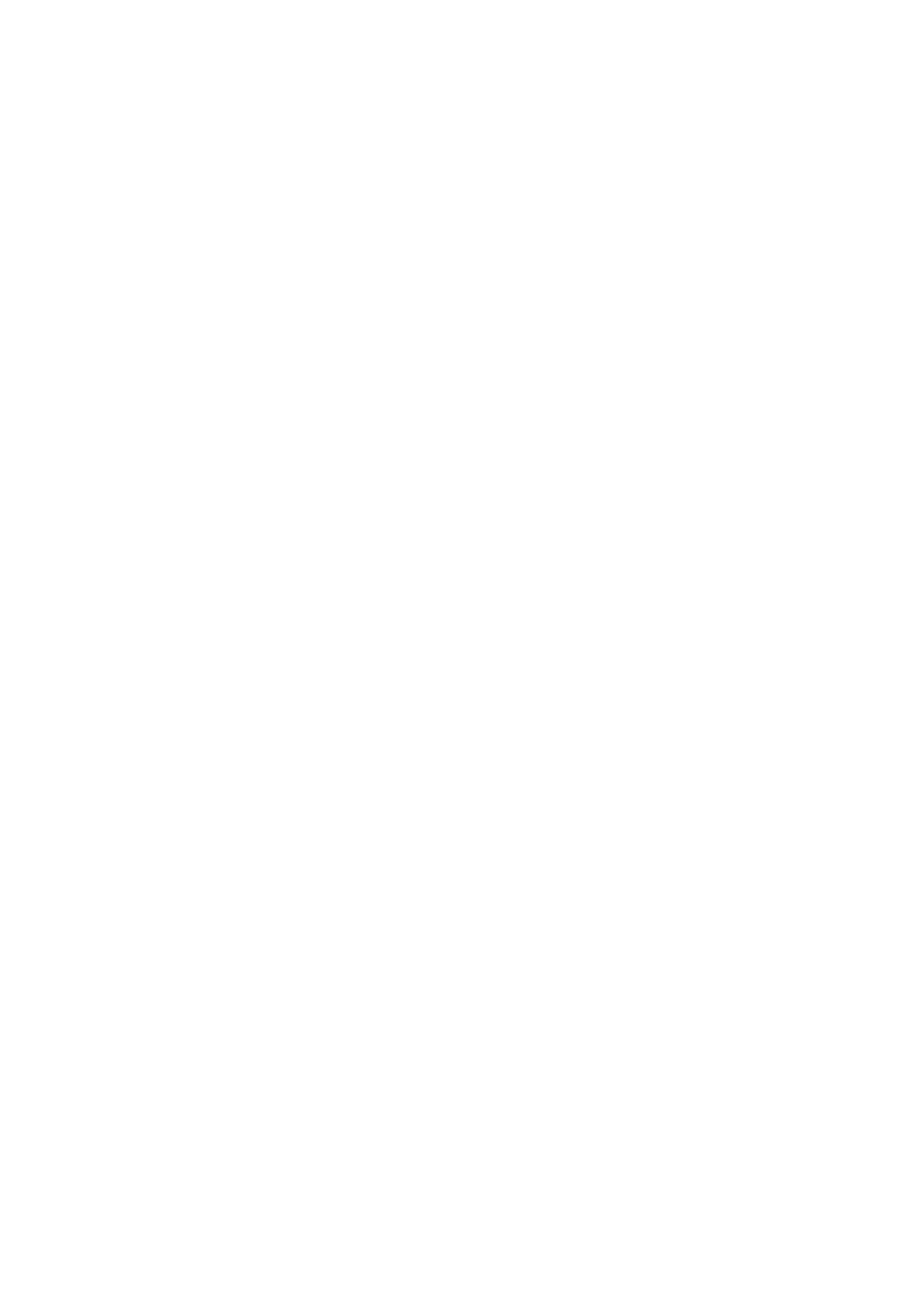**"It is not money that makes the world go round, but credit."** 

J E Stiglitz (1988, p.320)

#### **1. Introduction**

This paper surveys the literature on the role of financial factors in explaining economic fluctuations. We place special emphasis upon the recent literature on the implications for economic fluctuations of asymmetric information in the market for investment finance.<sup>1</sup> The basic argument of this literature is that, in the presence of informational asymmetries and agency costs, financial factors may affect real variables like investment and output. In dynamic models these real variables may also affect financial factors and may generate persistent effects of shocks even in models which would not display persistence in the absence of the informational asymmetry.

 The plan of the paper is as follows. Section 2 provides a brief discussion of the views of some earlier writers on the importance of financial factors in the determination of economic activity. Section 3 reviews the microeconomic arguments concerning informational asymmetries and their implications for investment finance. Section 4 shows one way in which these microfoundations have been used to provide a real business cycle model based on informational asymmetries and agency costs. Section 5 reviews the literature and Section 6 concludes.

# **2. Background**

 $\overline{a}$ 

The idea that the role of the financial system is important in explaining the cyclical behaviour of the economy has a long history. Fisher (1933) in his theory of 'debt-deflation' coupled the collapse of the financial system with the collapse of real economic activity in the Great Depression. According to Fisher the high level of borrowers' debt built up during the period of prosperity preceding 1929 made the economy vulnerable to the ensuing downturn which led to a wave of bankruptcies which, in turn, enhanced the downturn. Furthermore deflation reduced the net worth of borrowers and led them to cut back on their expenditures which, without any offsetting rise in the expenditures of creditors, served to exacerbate the recession. A similar idea is suggested by Keynes who wrote that "if the fall of wages and prices goes far, the

<sup>&</sup>lt;sup>1</sup> For a general survey of the role of asymmetric information in the market for credit see Hillier and Ibrahimo (1993). An excellent earlier review with an emphasis upon the macroeconomic issues is Gertler (1988).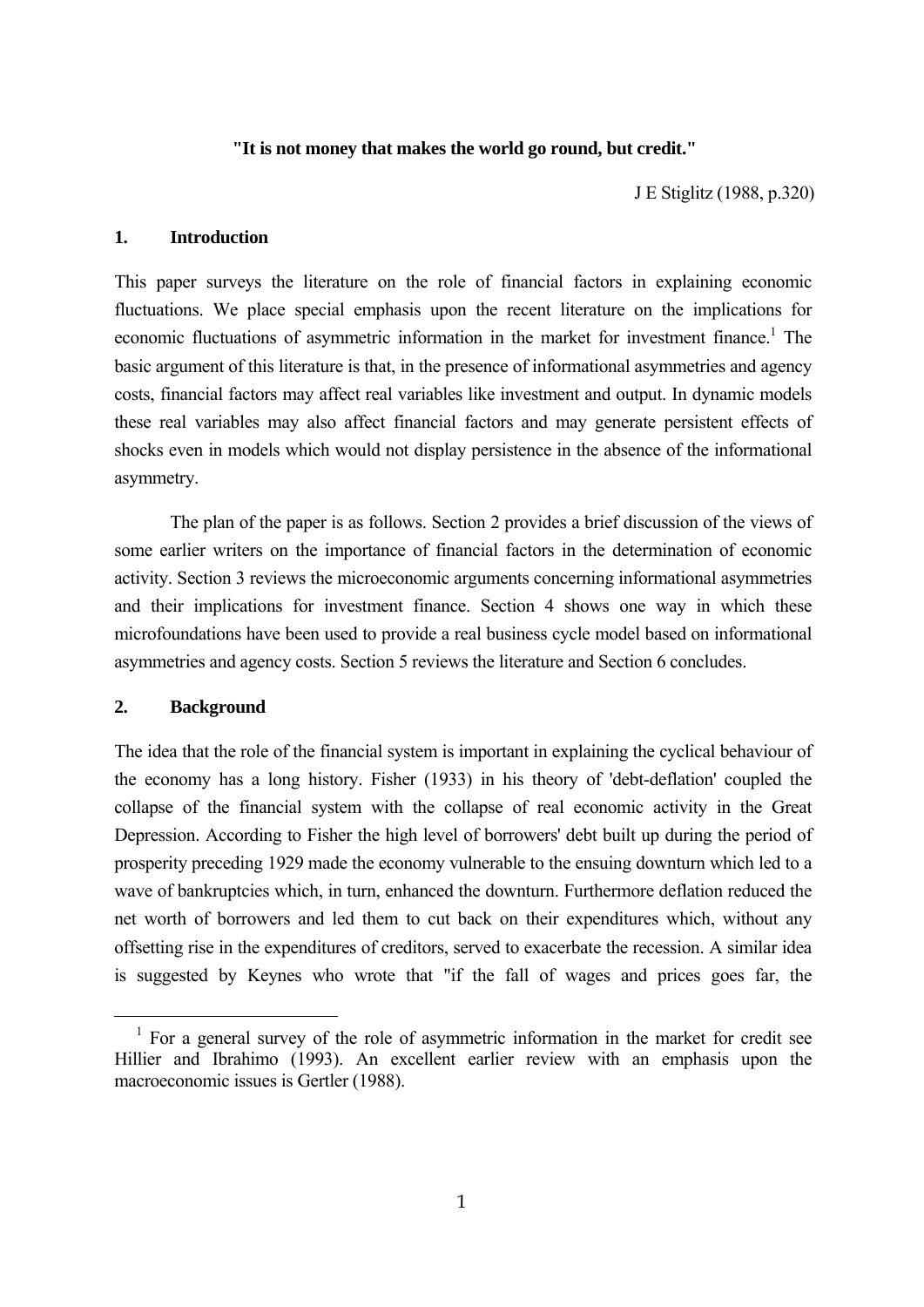embarrassment of those entrepreneurs who are heavily indebted may soon reach the point of insolvency - with severely adverse effects on investment." (*General Theory,* p.264, 1936). Keynes used this idea as one of his arguments to explain why the market economy is not returned to full employment equilibrium by falling money wages and prices<sup>2</sup>. In much of the *General Theory*, however, he takes the failure of the price mechanism as given and so works out the equilibrium of the economy for arbitrary values of money wages and prices. This latter exercise, although in many ways less interesting than his arguments about the inefficacy of price and wage flexibility for stabilizing the economy, was much easier to formalise and it provided the foundation stone for much of Keynesian economics and the misguided view that Keynes relied upon the liquidity trap or wage rigidities to explain involuntary unemployment. The subsequent debate between the Keynesians, Monetarists and New Classical economists also tended to blur or ignore the fact that Keynes felt that the major source of economic fluctuations was to be found in highly volatile demand for investment and instead attention focused upon the monetary sector and developments of the theory of liquidity preference.<sup>3</sup> Two important reasons for the relative neglect of the investment sector were the forceful advocacy by Milton Friedman of the importance of the money supply, and the Modigliani-Miller theorem, which formally showed that in a perfect markets setting real investment decisions and the value of the firm did not depend upon the method of finance.

 Despite being out of the limelight, interest in the role of investment and in its mode of finance persisted in attracting the attention of macroeconomists. Notable among these were Gurley and Shaw (see, for example, 1955) who noted the role of financial intermediation in the credit supply process and called attention to the importance of 'financial capacity'. Financial capacity was an aggregate indicator of borrowers' ability to support debt without having to cut back current or future spending in order to avoid default or rescheduling. The role of financial and balance sheet variables on investment and output was thus emphasized in a manner similar to Fisher and Keynes.

 $\overline{a}$ 

 $\mathfrak{D}$  Recently Bohn and Gorton (1993) have presented a model of coordination failure which explains the use of non-indexed debt.

<sup>&</sup>lt;sup>3</sup> See the *General Theory* pages 149-155, and 319-325 for support for the claim that Keynes saw the volatility of investment to be the prime cause of output fluctuations. Chapters 2, 3 and 4 of Hillier (1991) offer further discussion of these and related issues.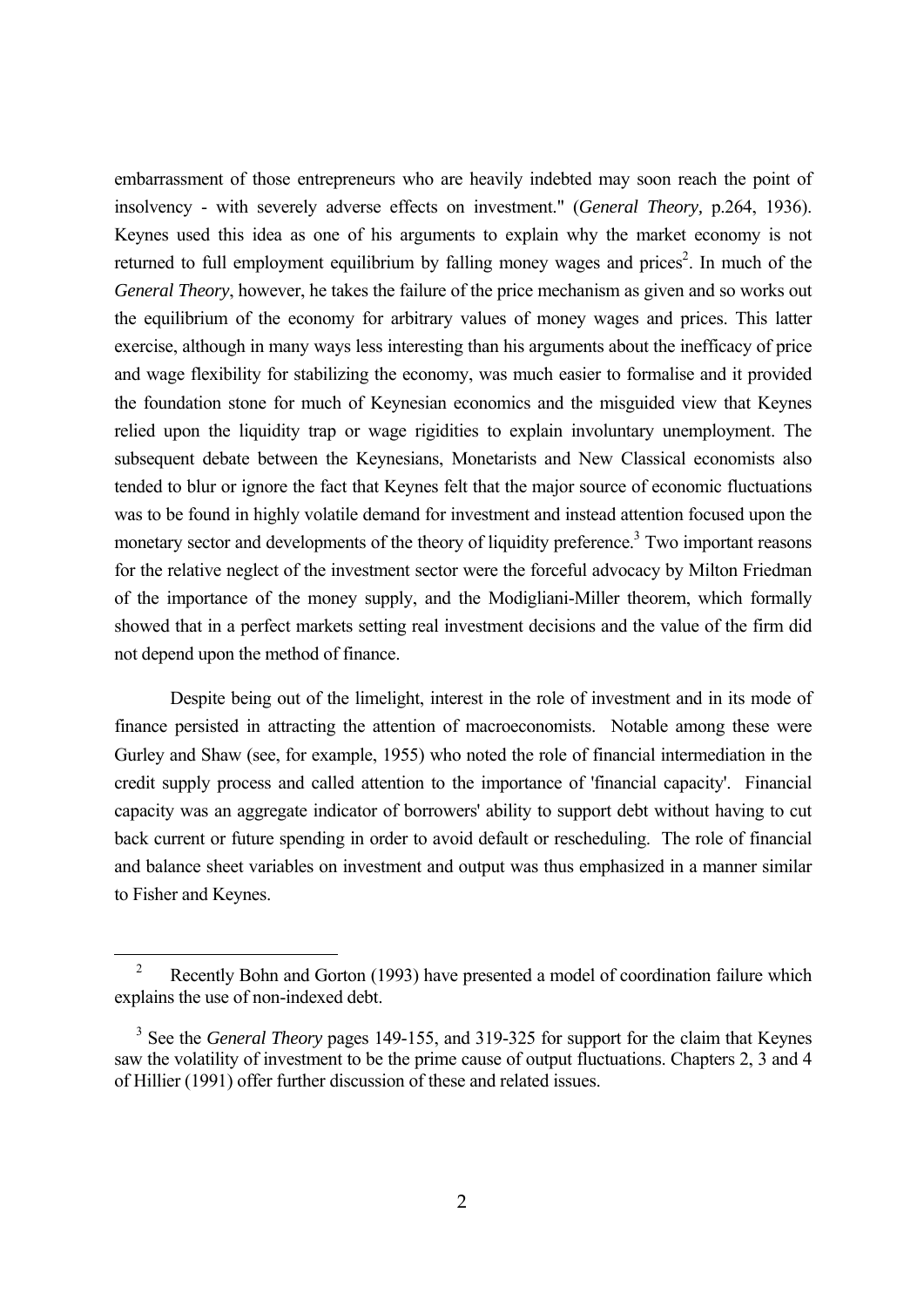Another important writer was Rosa who put forward the so called Availability Doctrine that "in essence, it is not necessarily interest rates as a cost to the borrower, nor as an inducement to the saver, but rather interest rates as a reflection of underlying changes in credit availability, that have an important (though certainly not always a decisive) impact upon the generation of business cycles" (p. 276, 1951). Rosa's arguments focused attention on the issue of credit rationing and stimulated attempts to provide a sound theoretical explanation for the failure of interest rates to rise to equate supply and demand in the market for loanable funds. These attempts in time led to the development of a substantial literature on the role of asymmetric information in the credit market. This literature provides the microeconomic foundations for the models of the business cycle which we review in this paper. The next section looks at these microfoundations.

### **3. Asymmetric Information and Investment Finance**

 $\overline{a}$ 

Developments in the economics of information and incentives have been applied to both the equity and debt markets for investment finance and have been used to explain the forms of financial contracts and intermediation.<sup>4</sup>

 Consider the market for debt. There are three types of informational asymmetry dealt with in the literature, either singly or in combination:

(a) borrowers may be indistinguishable ex ante. This may give rise to adverse selection and Akerlof's (1970) 'lemons' problem.

(b) banks may be unable to observe the use to which borrowers put their funds. This may give rise to the problem of moral hazard with hidden actions as in Arrow (1963, 1968).

(c) banks may be unable to observe the returns to a project without incurring a cost as in Townsend's (1979) model of costly state verification. This may give rise to the problem of moral hazard with hidden information since the borrower has an incentive to declare a project return so low as to make him unable to repay his debt to the bank even if the return is in fact much greater than would be needed to do so. In response to this problem banks commit themselves to monitoring, either for sure or with some given probability, borrowers who default.<sup>5</sup>

<sup>&</sup>lt;sup>4</sup> For surveys of the literature examining the implications of agency costs for optimal contracts and the financial structure of the firm see Dowd (1993) and Harris and Raviv (1990).

<sup>&</sup>lt;sup>5</sup> The asymmetry of information identified in (a) is clearly ex ante because it exists before the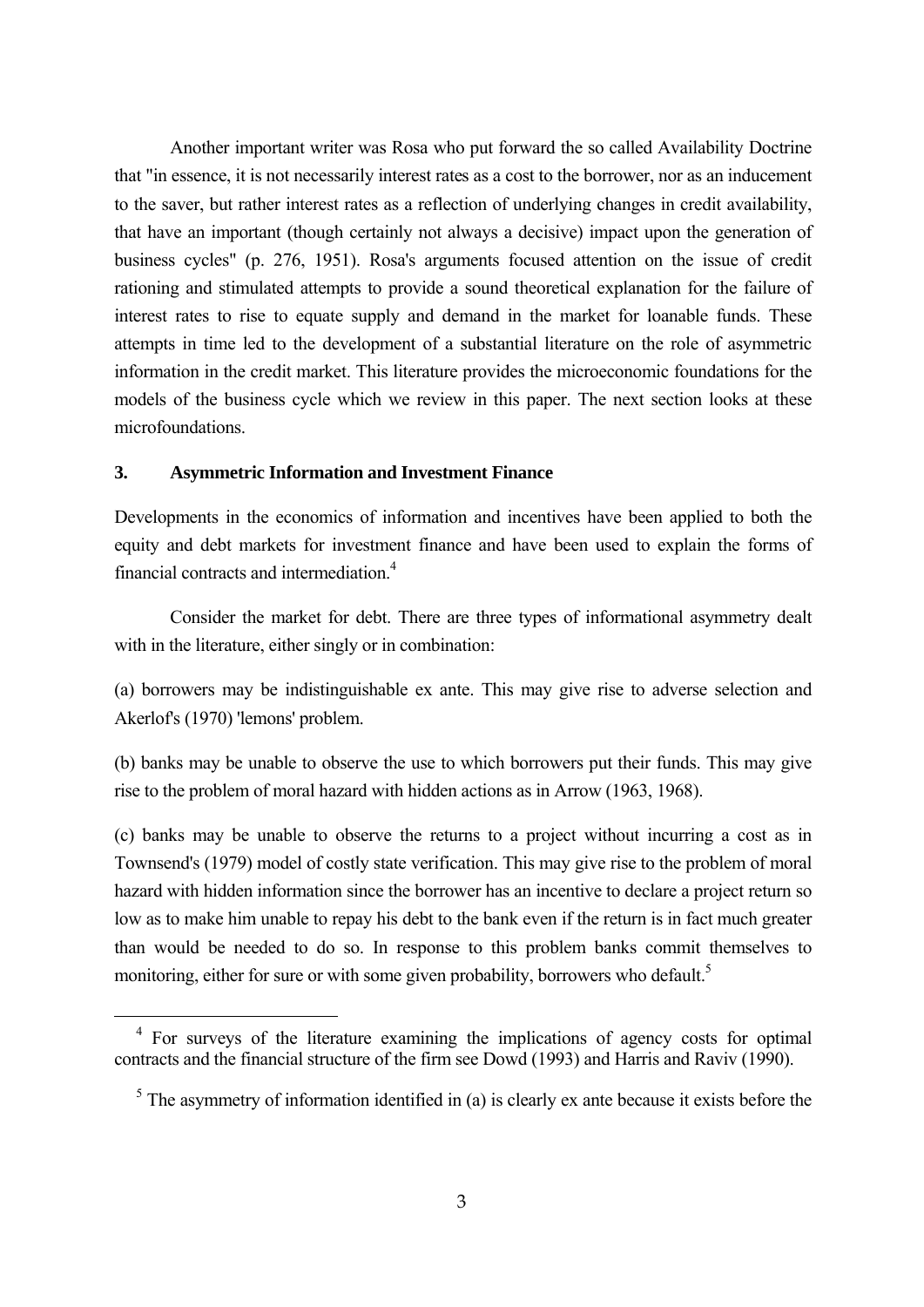Any of the above asymmetries of information may yield the result that an increase beyond a certain level of the interest rate on loans may adversely affect the rate of return to banks. In the first case this happens by driving borrowers with safer projects out of the market which, given the asymmetry in payoffs induced by the standard debt contract, is undesired by even risk neutral banks. In the second case it happens by driving borrowers to choose riskier projects, and in the third it happens by causing a rise in bankruptcies and an increase in monitoring costs. In each case the non-monotonic relationship between the rate *charged* by banks and the return *received* by banks may be used to explain the phenomenon of credit rationing: banks may wish to hold the interest rate below the market clearing level since raising the rate would lower bank returns.

 The early literature on asymmetric information and credit rationing placed the emphasis on adverse selection and assumed that borrowers issue standard debt contracts that pay lenders a fixed yield if the project return is sufficiently high, or pay the entire project return if this is below the required fixed yield; see, for example, Jaffee and Russell (1976), Keeton (1979) and Stiglitz and Weiss (1981). However a problem with this literature is that the results are sensitive to the nature of the distributions from which project returns are drawn; see, for example, de Meza and Webb (1987) who replace the assumption used by Stiglitz and Weiss (1981) that the distributions differ across projects in variances but not means by the assumption that project distributions differ in expected returns. Another problem is that the results are sensitive to the nature of the financial contracts; see, for example, Bester (1985) who showed how the introduction of collateral requirements may be used by banks to induce borrowers to self-select themselves into different categories and eliminate rationing, or de Meza and Webb (1987) who showed that the optimal form of financial intermediation given the Stiglitz and Weiss (1981) framework was equity and not debt.

 Nevertheless even if equity is the optimal form of finance it is possible to show that the agency problems which beset the debt market have their counterparts in the market for equity; see, for example, Myers and Majluf (1984), Stiglitz and Weiss (1981), Greenwald, Stiglitz and Weiss (1984) and Stiglitz (1988). Problems of a moral hazard or incentive type occur because (..continued)

debt contract is signed. That in (b) is ex post in the sense that the hidden action occurs after the contract is signed but ex ante in the sense that it arises before the project return is observed. That in (c) is clearly ex post since it arises after the contract and after the return is observed by the borrower.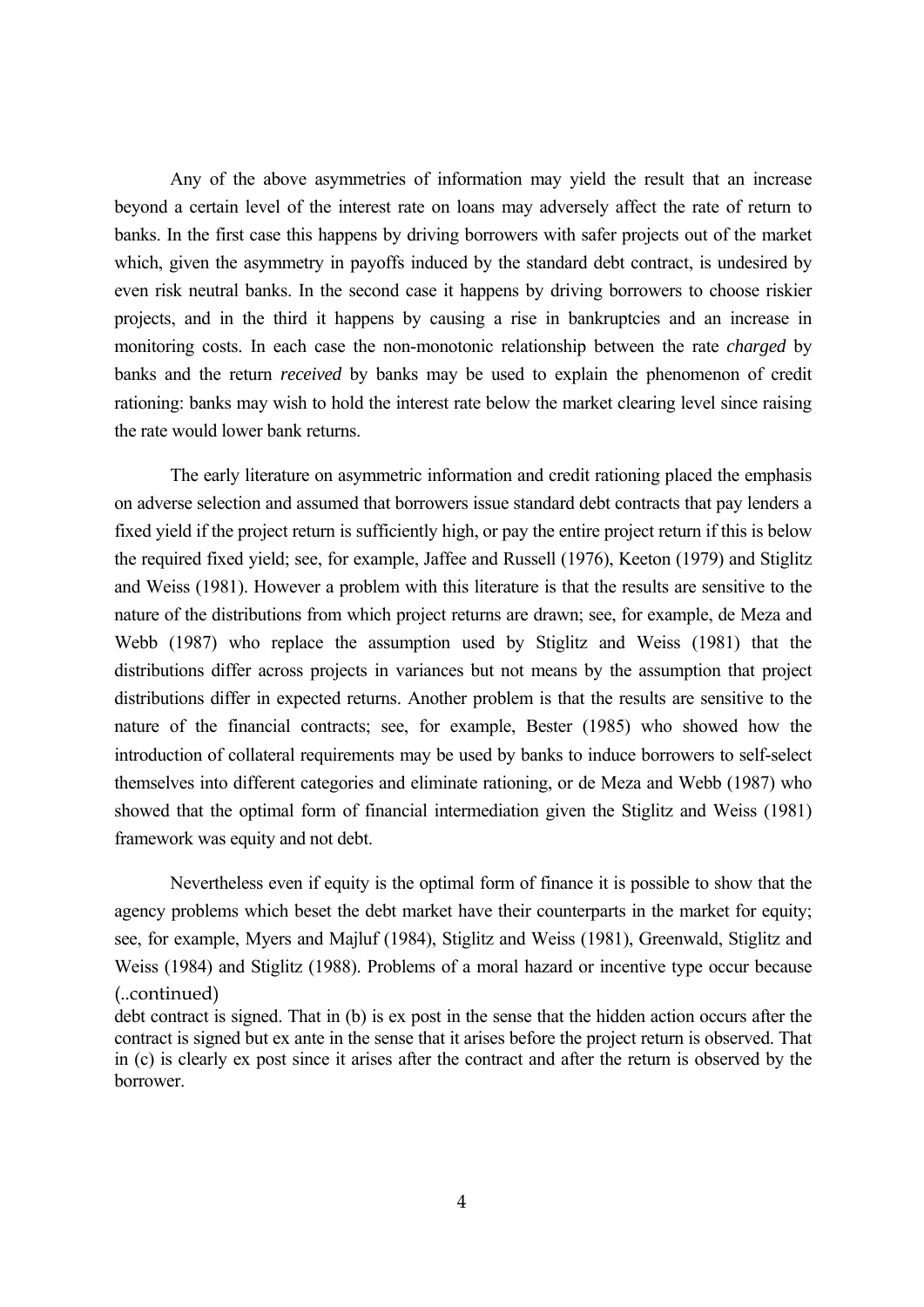when a firm is equity financed managers receive only a small fraction of any extra profit so their incentive to expend effort on making profits is attenuated. Alternatively, since the owners or managers of firms have private information about their firms' expected returns, it may be those with the lowest expected returns who are most willing to sell their shares, thus leading to adverse selection problems.

 These informational asymmetries in either the credit or equity market show that investment may be constrained. The next section examines the dynamic macroeconomic implications of these constraints and attempts to find some microeconomic foundations for the ideas of the earlier writers which were presented in section 2. Given the variety of informational asymmetries there are modelling choices to be made and we follow the route of Bernanke and Gertler (1989). They introduce a costly state verification problem where debt and retained earnings or net worth play important roles. There are good reasons for adopting this approach.

 First it is possible to show that in models with costly state verification the optimal form of financial contract is a standard debt contract and that this contract is best intermediated by banks; see, for example, Diamond (1984), Gale and Hellwig (1985), Boyd and Prescott (1986) and Williamson (1986). The intuition for this result is simple. Given the informational asymmetry the non-default payoff is a constant because no borrower would ever choose to pay to the lender more than the minimum amount necessary to prevent monitoring. The default payoff will equal the return to the project since if it was less then it would be possible to raise it whilst lowering the non-default payoff so that the borrower's expected repayment remains the same; this would leave the borrower no worse off but yield a gain to the lender by reducing expected monitoring costs. Lenders monitor whenever entrepreneurs claim to be unable to repay their loan since if they did not do so entrepreneurs would have an incentive to default and keep returns to themselves even when projects were successful. Intermediation dominates direct lending since banks economize on monitoring costs; a bank monitors a defaulting loan only once compared with each lender needing to monitor individually under direct lending.

 Secondly, debt and retained earnings are empirically by far the major sources of investment funds especially for small and medium sized firms (see Fazzari, Hubbard and Peterson, 1988 and Stiglitz, 1992 for some convincing evidence). According to Stiglitz this is partially a result of agency problems in the equity market. Thus he claims that "the cost of issuing equity is sufficiently great that most firms act as if they were equity rationed. When they are denied credit, they do not raise capital by issuing new equity, but rather constrain their capital expenditures to retained earnings" (Stiglitz, 1988, p. 313).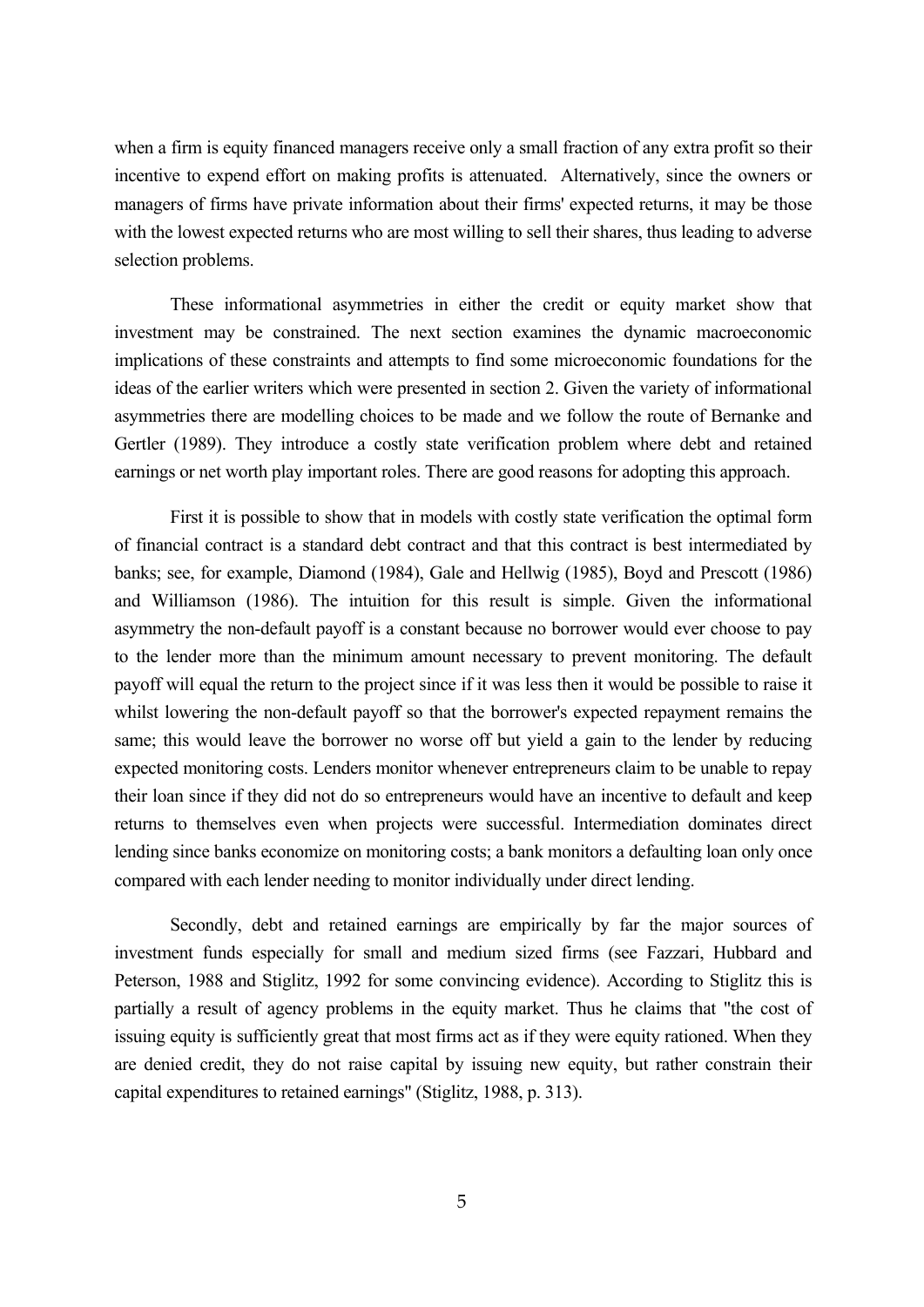#### **4. A Real Business Cycle Model**

#### *4.1. Overlapping generations model*

In this section we present a slightly modified version of Bernanke and Gertler (1989) who show how monitoring costs can produce low investment equilibria and real business cycles. Their model introduces intragenerational heterogeneity and an asymmetry of information into the overlapping generations model of Samuelson (1958). There are infinitely many periods but in any one period there are two equally sized cohorts, one in its youth and the other in its old age. Each cohort, distinguished by its date of birth, consists of a continuum of risk neutral agents called entrepreneurs who live two periods, their youth and old age, but consume only in their old age.

 There are two produced goods, an output or consumption good and a capital good. The capital good is produced using the output good as an input and the output good is produced by a constant returns to scale technology using the capital good and labour as inputs. Capital goods depreciate completely after one period in use. There is also a constant returns to scale storage technology to which everyone has access and which transforms one unit of the output good at the start of the period into r≥1 units of the output good at the end of the period. We call r the gross rate of interest.

 In their youth entrepreneurs are endowed with a single unit of labour which they supply inelastically to a competitive labour market which pays a wage w (i.e. they receive w units of the output good) equal to the marginal product of labour at the end of the period. They save this w units of output which then becomes their initial wealth or savings at the start of their old age. Entrepreneurs must then decide whether to become capital goods producers. It is at this stage that heterogeneity is introduced: entrepreneurs have access to different capital good production technologies. In particular each entrepreneur has access to an investment project which yields Z units of capital goods, where Z is a random variable, but requires a fixed input of x units of the output good. The random variable  $Z$  is the same for each entrepreneur independent of  $x$ , but  $x$ varies across entrepreneurs. Thus entrepreneurs with low values of x are more likely to undertake investment projects.

 There is also a simple asymmetry of information: when an entrepreneur undertakes an investment project only he can observe costlessly the actual number of units z of capital goods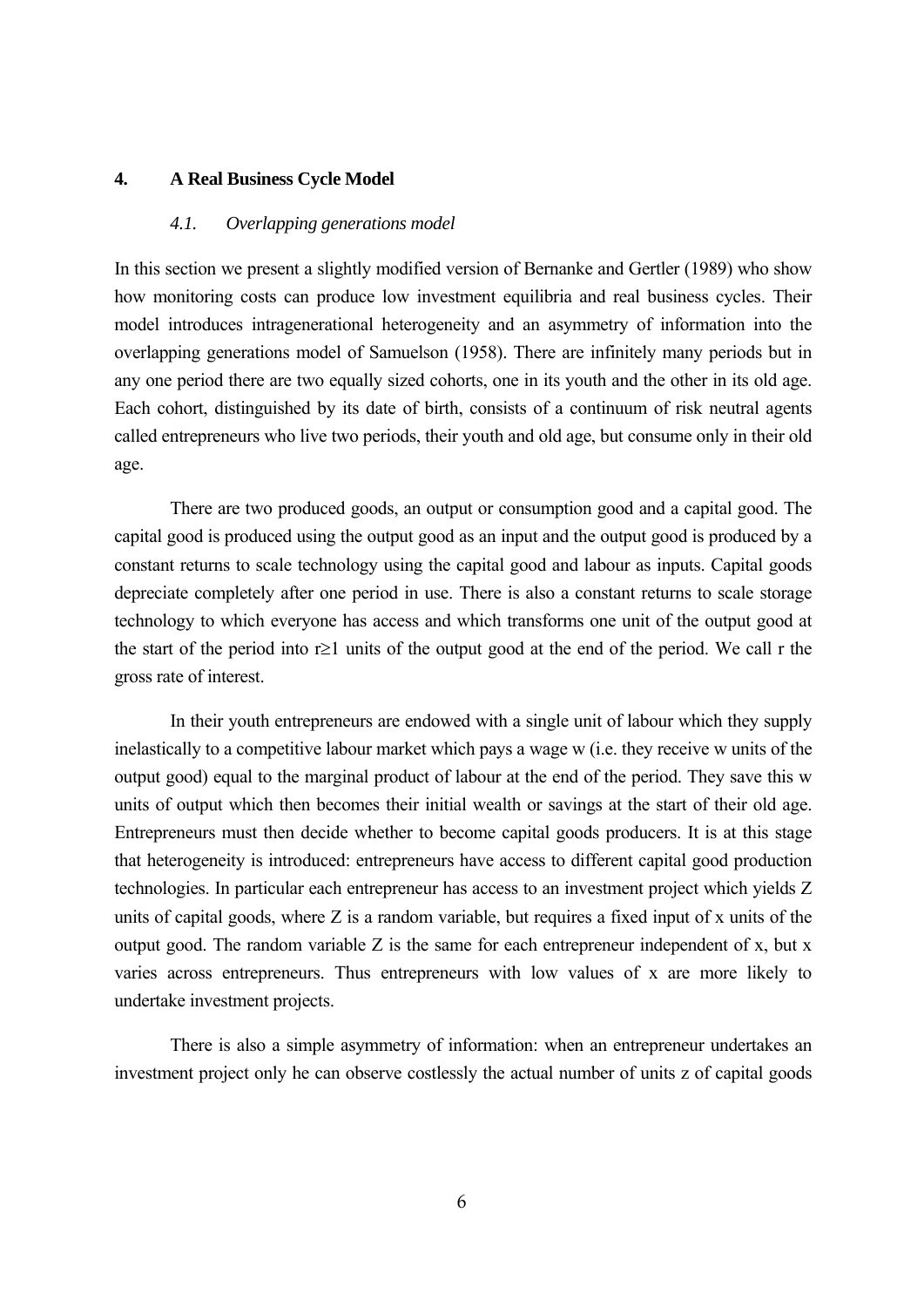produced. Any other agent must pay a monitoring cost to observe the number of units of the capital good produced. It is assumed that monitoring of any project uses up m units of the capital good independent of z or x. We thus have a costly state verification model of the Townsend (1979) type. As we have seen in section 3 financial intermediaries or banks arise naturally in such an environment (see Diamond, 1984 and Williamson, 1986) in order to economise on monitoring costs. These banks take in funds from entrepreneurs who decide not to invest or have excess savings and lend to others who wish to invest but have insufficient funds. It is assumed that the banking sector is perfectly competitive so that each bank will make zero profits in equilibrium and that each bank has a well diversified portfolio of loans. In addition it is assumed that there is always sufficient funds in the economy to finance any level of investment which the banks wish to fund so the gross rate of interest paid on deposits at banks is r.

 Capital goods produced but not used up in monitoring will be supplied to a perfectly competitive capital market at a relative price q in terms of the output good. Let k be the aggregate<sup>6</sup> quantity of capital supplied. In aggregate one unit of labour is supplied. Hence aggregate output is given by  $f(k)$  where  $f(\cdot)$  is the aggregate production function which is increasing and concave in k. As there is constant returns to scale in output good production, the capital price equals the marginal revenue product of capital, f'(k) and wages are equal to the marginal revenue product of labour,  $f(k)$ - $f'(k)$ k. There are no profits in the output good sector.

The economy then proceeds as follows: At any date t the current old have savings of  $s_t$ (the same for every member of the cohort). Old entrepreneurs invest or save and this determines the amount of capital goods produced some of which may be used up in monitoring defaulting loans<sup>7</sup>. The net amount of capital goods and the fixed amount of labour supplied by the young are then used as inputs to produce the output good. Because the marginal product of labour increases with capital a larger net capital stock will produce higher wages and hence higher savings for next period. The key role in Bernanke and Gertler (1989) is played by monitoring costs which provide a link between the entrepreneur's wealth and capital goods production and it is to this relationship that we now turn.

 $\overline{a}$ 

<sup>&</sup>lt;sup>6</sup> All aggregate quantities are measured in per cohort terms.

 $\frac{7}{1}$  Initially it may seem puzzling that it is the old generation who may invest rather than the young, but it is notationally convenient to keep investment and the returns to investment in the same period. Thus the young enter the economy with no wealth and must work in the labour market to acquire wealth. As they enter old age they make their investment choices and consume only at the end of their old age.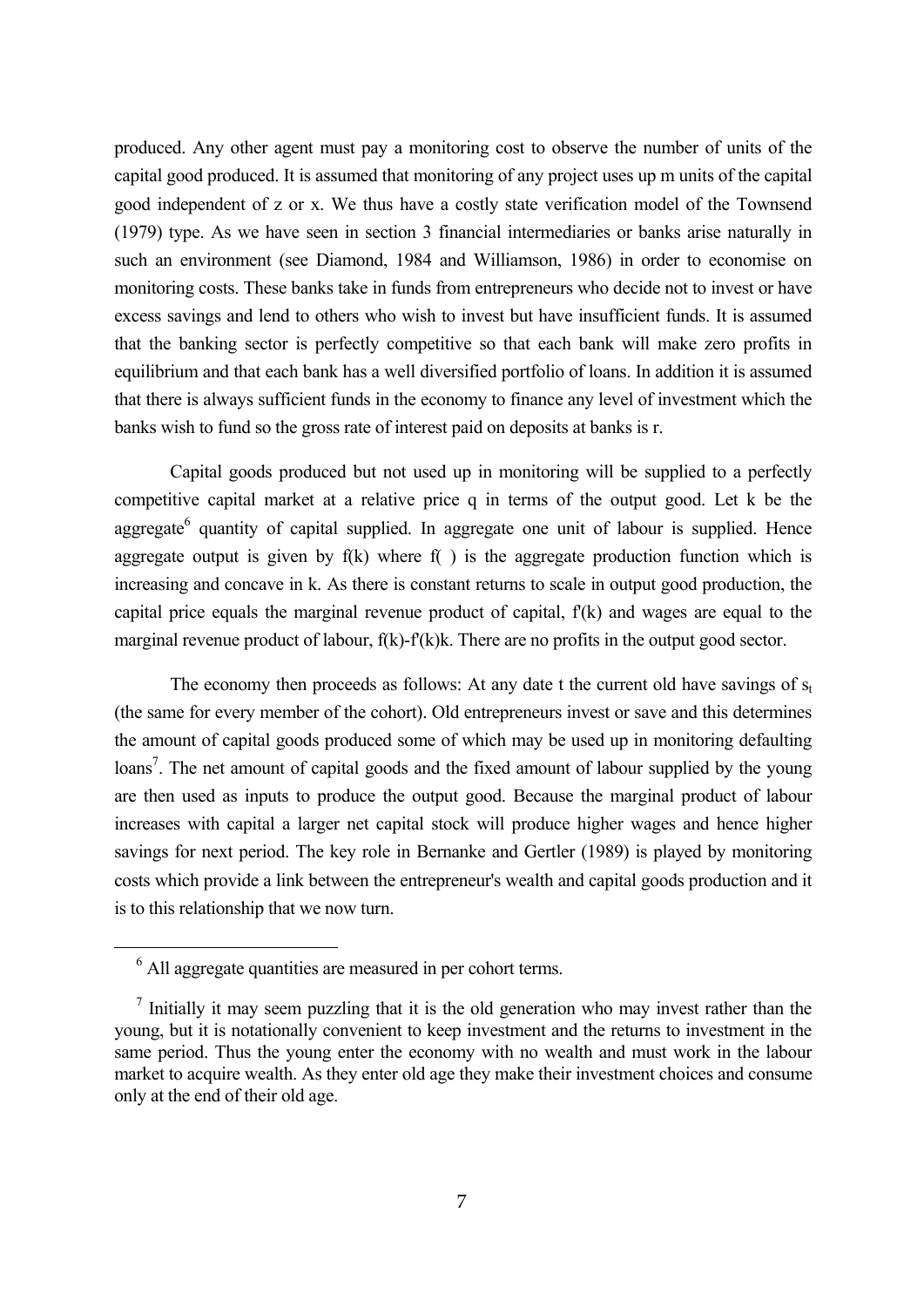#### *4.2. First-best case*

As a benchmark we shall consider the first-best case where there is perfect information, i.e. no private information, so that the outcome of the investment process is observable to any agent at no cost, m=0. Assume that the random variable Z has a continuous, differentiable probability distribution function G(z)=prob{Z $\leq$ z} with support [z<sub>min</sub>,z<sub>max</sub>] and density function g(z)<sup>8</sup>. Let  $z^{\text{e}}$ = [zdG denote the expected value of Z. Then an individual entrepreneur, taking q as given and borrowing if necessary at the rate r, will undertake his investment project if  $z^e \geq r \times /q$ , i.e. if the expected return exceeds the opportunity cost of investment in terms of capital goods. Write  $x(q) = qz^e/r$ , since  $z^e$  and r are given parameters of the model but q is an endogenous variable. We shall assume that agents have perfect foresight so the capital goods price q they expect is the equilibrium price. An entrepreneur with  $x \leq x(q)$  will undertake his investment project but an entrepreneur with  $x > x(q)$  will put any savings in the storage technology or on deposit at a bank. Let H(x(q)) denote the proportion of entrepreneurs with  $x \le x(q)$  where we assume  $x \in [0, x_{max}]$ . We can treat  $H(x)$  as a distribution function which we assume has a continuous density function h(x) with h(x) $>0$  on (0,x<sub>max</sub>). Hence aggregate investment in the economy is

 $(i4.2.1)$   $i(q) = \int_0^{x(q)} x \, dH.$ 

 $\overline{a}$ 

<sup>&</sup>lt;sup>8</sup> As stated above this section presents a slightly modified version of Bernanke and Gertler (1989). The main differences are: (i) they assume Z is a discrete random variable; (ii) they allow for stochastic monitoring of returns in the case of default whereas here we consider only deterministic monitoring: although the macroeconomic properties of the model are unaffected by this change it allows us to interpret the optimal financial contract as a standard debt contract; (iii) they introduce a class of lenders in their model, who do not have access to a project of their own: this allows them to consider redistributions between borrowers and lenders and show that such redistributions "that may affect borrowers' balance sheets (as may occur in a debt-deflation) will have aggregate real effects" (p.28).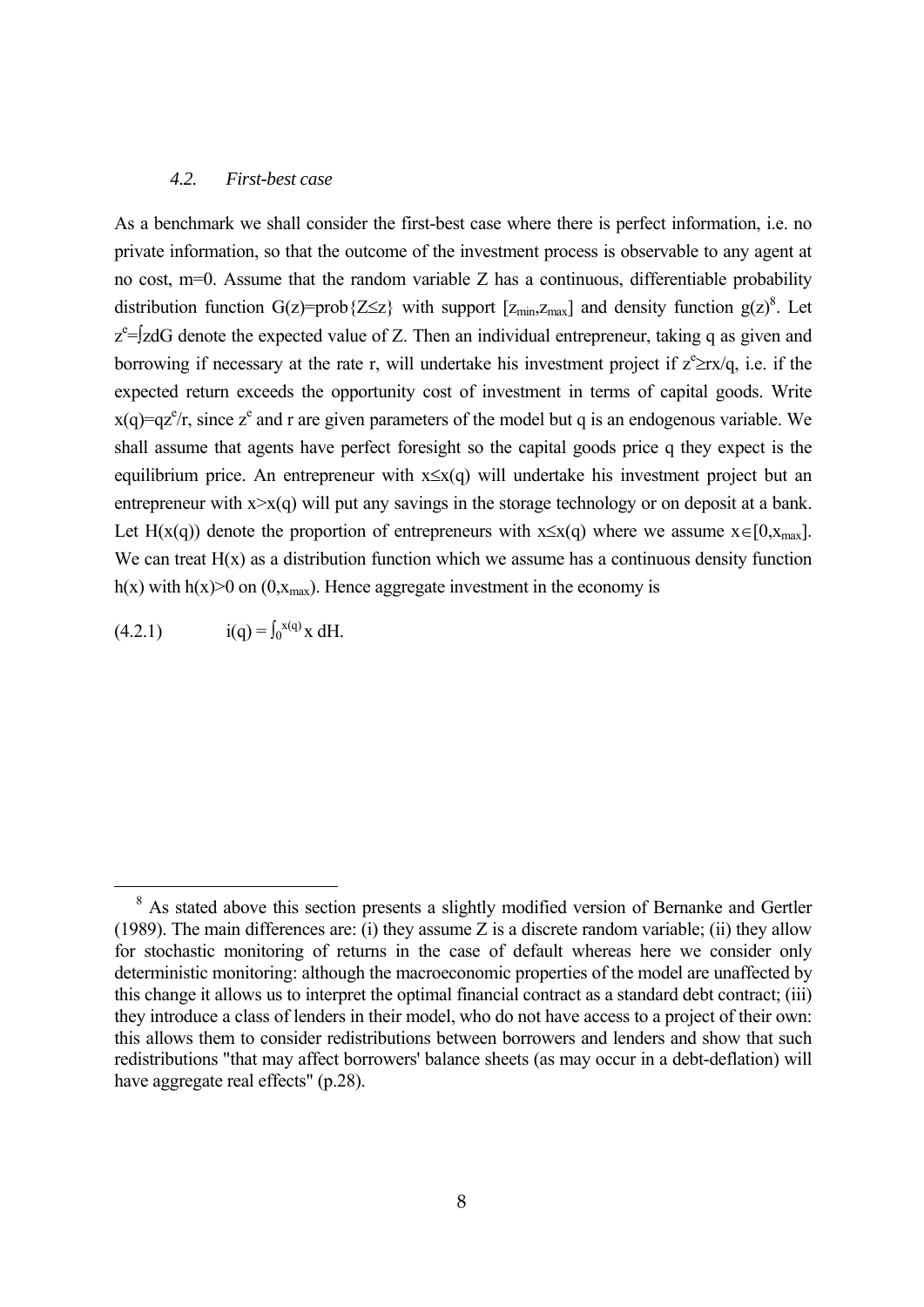We refer to  $i(q)$  as the perfect information investment schedule. Although there is uncertainty about the production of capital goods at an individual level, since there is a continuum of entrepreneurs the law of large numbers can be invoked so that at an aggregate level capital goods production is non-stochastic and given by

$$
(4.2.2) \t\t k(q) = zeH(x(q))
$$

where  $H(x(q))$  is the proportion of entrepreneurs who undertake their investment projects and  $z^e$ is the average capital goods production of every project. We refer to k(q) as the perfect information supply of capital goods schedule. The demand for capital goods  $k^d(q)=f^{-1}(q)$  is given by the equation of the capital goods price to the marginal product of capital. As  $f'(k) < 0$ and H(x) is increasing there is a unique equilibrium capital goods price where  $z^{\text{e}}H(x(q))=f^{-1}(q)$ which we shall denote  $q^*$ , with  $x^* = x(q^*)$ ,  $i^* = i(q^*)$  and  $k^* = k(q^*)$  denoting the first-best levels. In order to maintain the assumption that r is fixed it is necessary to assume that there is always an excess supply of savings, i.e.  $s<sub>i</sub> \ge i^*$  for each time period t. The dynamics in the perfectinformation case are trivial. In period 0 with savings  $s_0$ , i<sup>\*</sup> is invested producing a capital stock  $k^*$  which commands a price q<sup>\*</sup>. The wages of the young are  $w^* = f(k^*) - f(k^*)k^*$ , the marginal product of labour. This becomes next period's wealth or savings,  $s_1 = w^*$  so that i<sup>\*</sup> is again invested, the capital stock is  $k^*$  and output is  $f(k^*)$ , i.e. the equilibrium level of savings  $s_f=w^*$  is attained after one period.

#### *4.3. Optimum financial contract*

 $\overline{a}$ 

Now consider the situation with the asymmetry of information where the outcome z is private information of the entrepreneur but can be observed by other agents at a monitoring cost of  $m>0$ . First consider an entrepreneur entering his old age with savings s who requires x units of the output good to undertake his investment project and who expects a capital goods price of q. Note that since the entrepreneur is small relative to the market, q will be independent of his realised production level z. As in the perfect information case we maintain the perfect foresight assumption that the q which each entrepreneur expects turns out to be the equilibrium  $q^9$ .

 To determine whether an entrepreneur will undertake his investment project it is necessary to know on what terms he can borrow to finance his project. Suppose that the entrepreneur undertakes his project and let e≤min(x,s) be his equity stake, i.e. how much he

 <sup>9</sup> In section 4.6 an aggregate shock is introduced into the model so the perfect foresight assumption will then be replaced by a rational expectations assumption.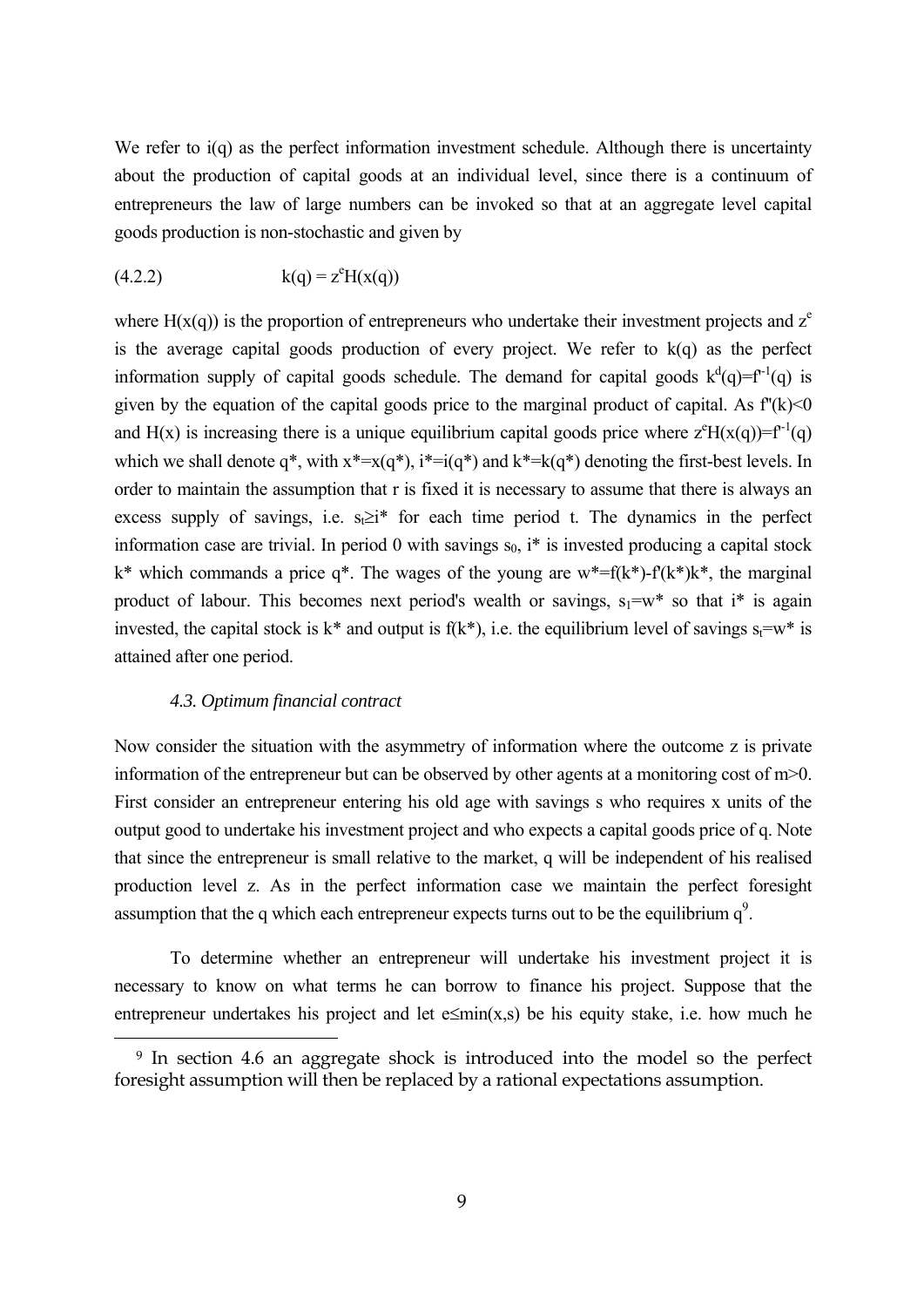himself invests in the project. If  $e \le x$  then he must borrow the difference b=x-e from a bank<sup>10</sup>. We assume that the loan contract with the bank can specify the equity participation e and that the creditor can costlessly access the entrepreneur's savings r(s-e), whether invested at another bank or invested in the storage technology, in the event of default on the loan. We can then appeal to the results of Gale and Hellwig (1985) that any loan contract with equity participation e is weakly dominated by a loan contract with maximum equity participation e=s and that for the reasons described in the section 3 the optimum loan contract is a standard debt contract. A standard debt contract has the following features: (i) there is a fixed repayment R, (ii) the debtor repays R if he is able, i.e. if  $z\geq R$  and (iii) if he is unable to repay R then the debtor is in default and the creditor monitors at a cost m but recovers the maximum amount of capital goods, i.e. z. Thus the optimum loan contract is entirely described by the repayment factor R.

 Given the standard debt contract and with R specified, the borrower's expected repayment in terms of capital goods is

$$
p(R) = \int_{zmin}^{R} z dG + \int_{R}^{zmax} R dG.
$$

Integrating both terms (the first term by parts) and rearranging gives

(4.3.1) 
$$
p(R) = R - \int_{zmin}^{R} G(z) dz.
$$

 $\overline{a}$ 

Likewise the creditor's expected return in terms of capital goods is

(4.3.2) 
$$
\rho(R) = \int_{zmin}^{R} (z - m) dG + \int_{R}^{zmax} R dG
$$

$$
= p(R) - mG(R).
$$

There are two points to notice here. First  $\rho(R)$  is independent of x since the returns to investment are independent of x and second that the creditor's expected return is equal to the borrower's expected repayment less the expected monitoring cost, the later being m times the probability of default,  $G(R)$ . The function  $p(R)$  is drawn in figure 1(a). We shall assume that it is a concave function, i.e. that mg'(R)+g(R)≥0, and let  $R_{max} \in [0, z_{max}]$  denote the repayment factor which maximises  $\rho(R)$  and let  $\rho_{\text{max}} = \rho(R_{\text{max}})$  denote the maximum value of the function. Intuitively as R increases the creditor earns larger returns if the borrower does not default but expected

<sup>&</sup>lt;sup>10</sup> We don't allow borrowers to borrow funds from several banks.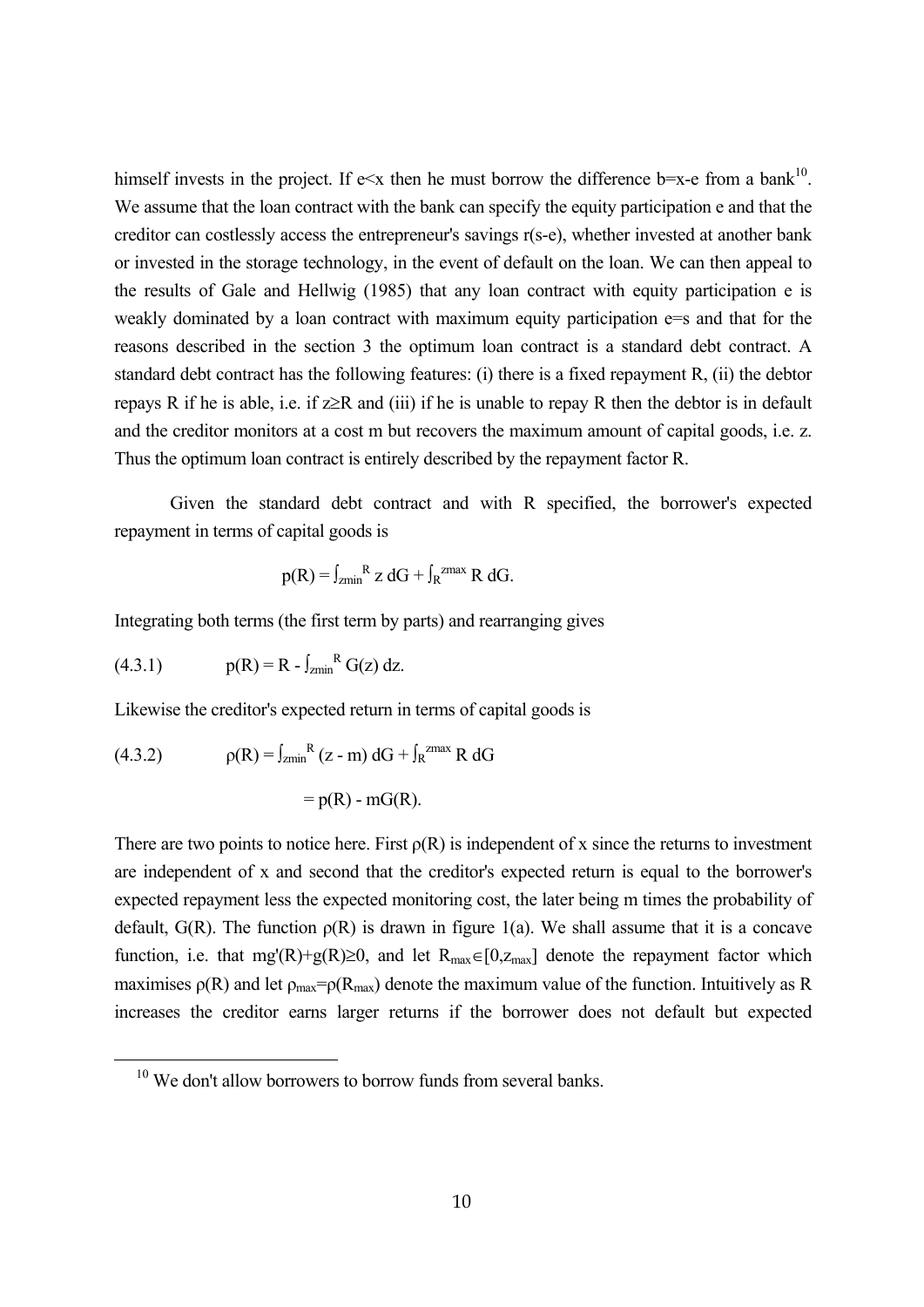monitoring costs increase because there is a higher probability of default. Beyond  $R_{\text{max}}$  the latter effect begins to dominate and the creditor's return actually falls as R increases. Competition between banks means that R is never set above  $R_{\text{max}}$ , otherwise another bank could undercut and earn a higher return.

 In a competitive equilibrium with free entry of banks and hence zero profits in the banking sector, the creditor's expected return on a loan of size b must equal the rate of return on a loan of size b available from the storage technology in terms of capital goods, i.e. r(x-s)/q. Hence

(4.3.3) 
$$
\rho(R) = p(R) - mG(R) = r(x - s)/q.
$$

This equation determines R as a function of x for a given s and q, i.e. the terms on which different entrepreneurs can borrow, which we denote  $R(x;q,s)$  (entrepreneurs differ only in x; each has the same s and expects the same q). Figure 1(b) illustrates  $R(x;q,s)$  for a given q and s. For x≤s there is no need for the entrepreneur to borrow as he has sufficient funds himself, so R=0. For s<x≤s+qz<sub>min</sub>/r, R=r(x-s)/q≤z<sub>min</sub> so there is no probability of default, because the borrower can repay in full even in the worst possible outcome. The creditor therefore faces no risk at the individual level. For s+qz<sub>min</sub>/r  $\leq$  s+q $\rho_{\text{max}}$ /r the creditor does bear some default risk, G(R) $>0$ , and R $>z_{min}$  satisfies equation (4.3.3). For x $>s+q\rho_{max}/r$  there is no feasible repayment such that any lender does not prefer to place funds in the storage technology.

#### *4.4 Within-period equilibrium*

Having worked out the terms on which an entrepreneur can borrow it is now possible to determine whether he would wish to borrow and therefore the within-period equilibrium investment, capital goods production and prices. An individual entrepreneur will wish to invest if  $z^e$ -p(R)≥rs/q, i.e. if the expected return less the expected payment is no less than the opportunity cost of his funds. But from equation  $(4.3.3)$ ,  $p(R)=(r(x-s)/q)+mG(R)$  where  $R=R(x;q,s)$ . That is the borrower's expected repayment must cover the opportunity cost of the loan in terms of capital goods available from the storage technology, plus the expected monitoring cost. Hence the entrepreneur will wish to invest if

#### $(4.4.1)$  $z^{e}$  - mG(R(x;q,s))  $\geq$  rx/q.

We graph both sides of  $(4.4.1)$  against x in Figure 2 for given values of q and s and let  $x(q,s)$ denote the critical value of x beyond which investment is not undertaken. For  $x \leq s+qz_{\text{min}}/r$ ,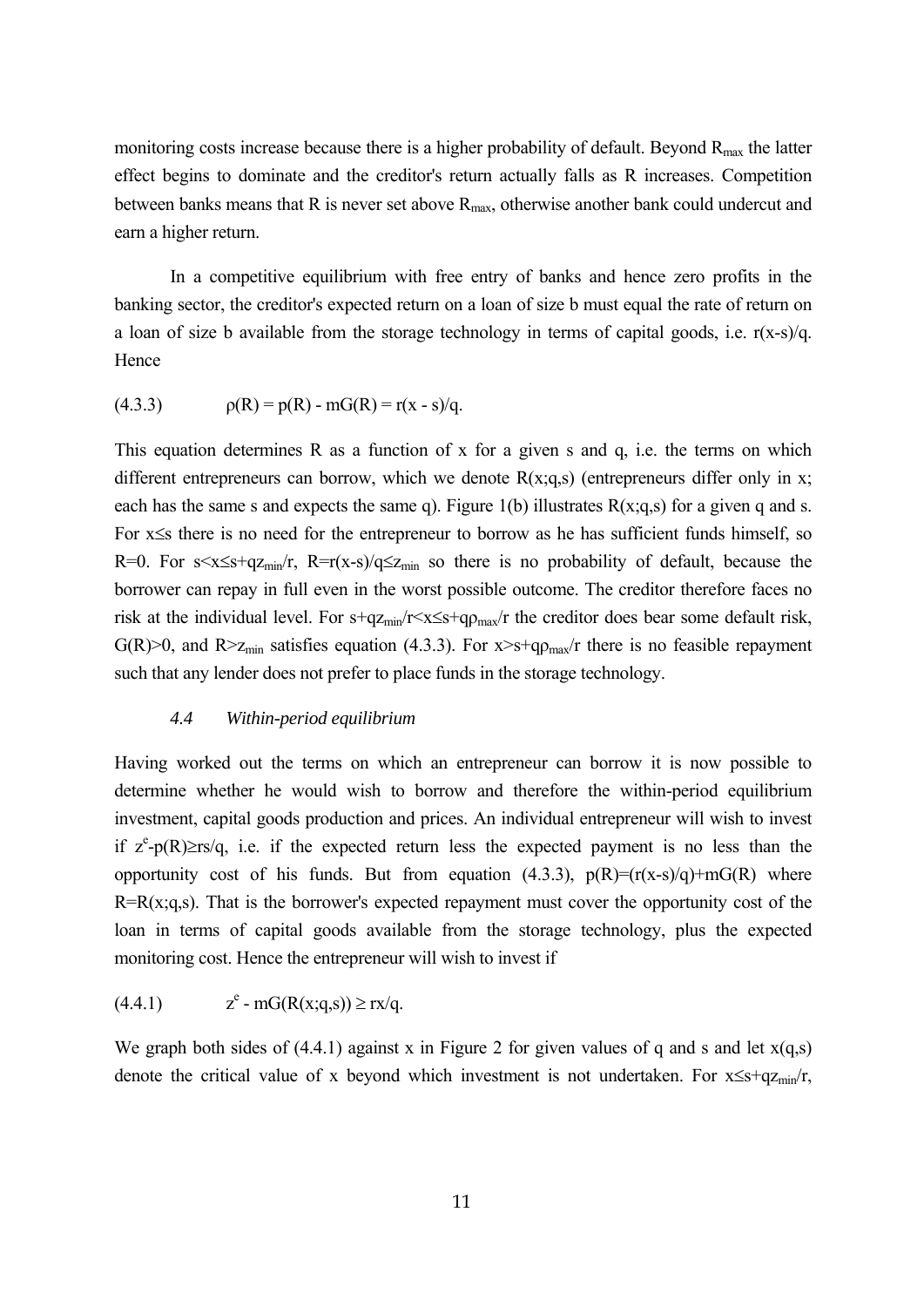$G(R(x;q,s))=0$  so the LHS is constant at  $z^e$ , but for  $x>s+qz_{min}/r$  it declines until  $z^e$ -m $G(R_{max})$  at  $x=s+q\rho_{max}/r$ , where we have drawn Figure 2 assuming  $z^{\text{e}}$ -mG( $R_{max}$ )>0. Figure 2(a) shows the case where savings, s are large enough or q small enough, i.e. s+qz<sub>min</sub>/r≥x(q)=qz<sup>e</sup>/r or alternatively  $s \ge q(z^e - z_{min})/r$ , so that there is no need to monitor<sup>11</sup>. In this case there is no risk of default for any borrower and the asymmetry of information makes no difference. Projects are undertaken if  $z^e \geq r \times /q$  just as in the perfect information case.

 Figures 2(b) and 2(c) illustrate cases which involve monitoring. Figure 2(b) shows the case where  $x(q,s) \leq s + q \rho_{max}/r$ . The marginal entrepreneur,  $x=x(q,s)$ , can obtain funds from a bank by offering the bank an expected return of  $r(x-s)/q$  but will make an expected profit of zero from his project. The extra-marginal entrepreneur could also obtain funds but would make negative expected profits so would not undertake his investment opportunity at the terms available in the market. In Figure 2(c) on the other hand the marginal entrepreneur,  $x=x(q,s)=s+qp_{max}/r$ , will expect strictly positive profits but the extra-marginal entrepreneur is unable to obtain funds in the market because no lender will wish to lend to him. Since the extra-marginal entrepreneur would accept the loan contract of the marginal entrepreneur if offered to him, there is credit rationing<sup>12</sup>. The important point for what follows though is not that credit may be rationed but rather whether or not creditors expect to monitor, for if they do this will raise the cost of finance and reduce investment.

In the private information case the marginal investor has an investment cost of  $x(q,s)$ , which depends both on the expected price of capital goods and, because of its effect on the probability of default, the savings level of the entrepreneur. In the perfect information case the marginal investor has an investment cost  $x(q) = qz^e/r$  independent of entrepreneurial savings. It follows from what was said above that  $x(q,s) \leq x(q)$ , with equality if  $s \geq q(z^e - z_{min})/r$  (Figure 2(a)) but with strict inequality for  $s < q(z^e-z_{min})/r$  (Figures 2(b) and 2(c)). For entrepreneurs with an investment cost of x such that  $s+qz_{\text{min}}/r \le x \le x(q,s)$ , the existence of monitoring costs does not

 $\overline{a}$ 

 $11$  If s is large or q is small the demand for funds will be low either because entrepreneurs can finance their own projects or because the expected return to investment in terms of output goods is low.

 $12$  Credit is rationed though according to observable borrower characteristics, i.e. x, and is therefore quite different from the rationing of typical adverse selection models (e.g. Stiglitz and Weiss, 1981).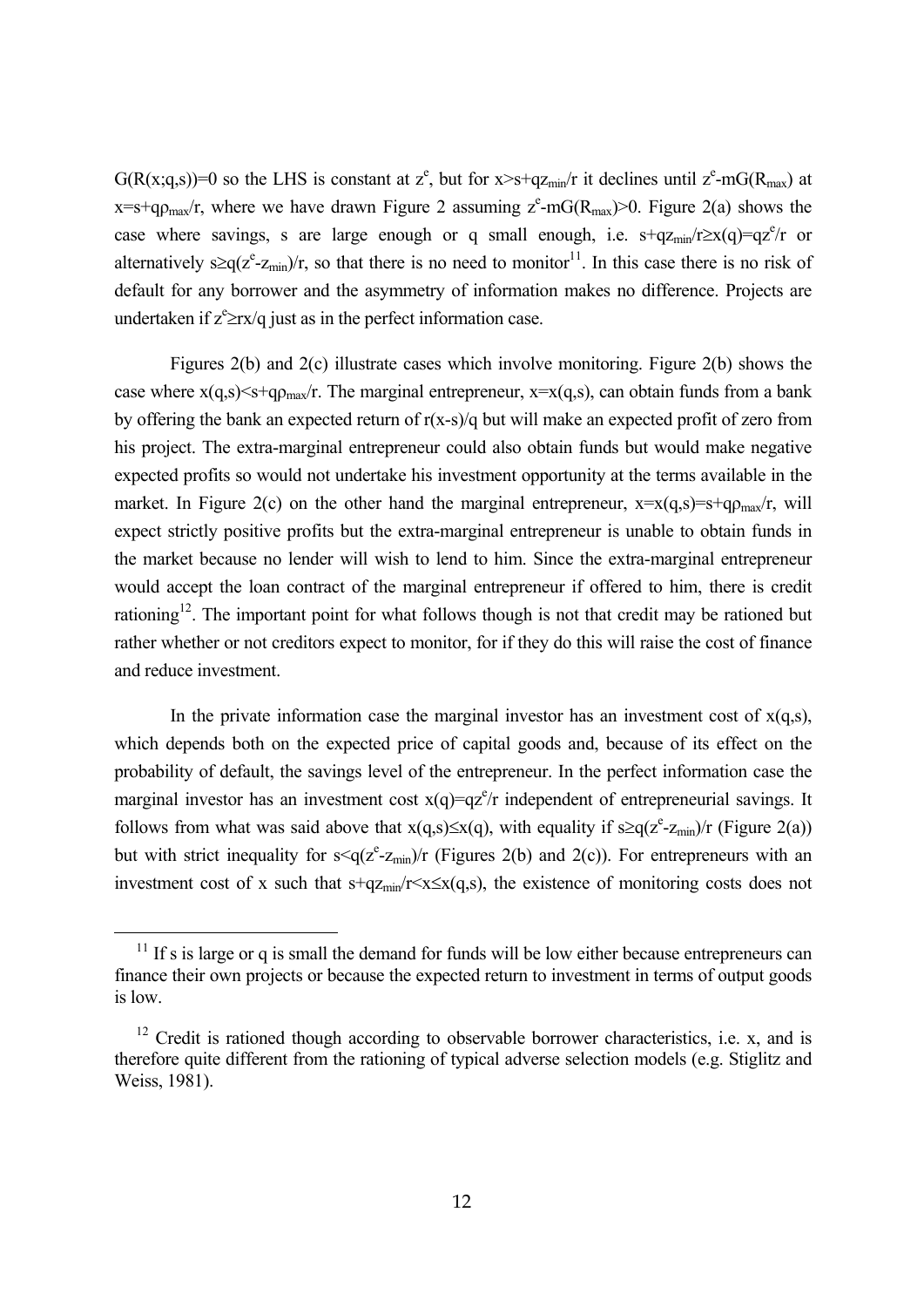change their investment decision but means that they must pay a higher cost to obtain finance. For entrepreneurs with  $x(q,s) \le x \le x(q)$ , monitoring costs mean that they do not invest where in their absence they would have done. Aggregate investment in the economy is then simply given by

$$
(4.4.2) \t\t i(q,s) = \int_0^{x(q,s)} x \, dH \le i(q)
$$

 $\overline{a}$ 

with strict inequality for  $s < q(z^e-z_{min})/r$ . This means that for a given q investment is either at or below the first-best level<sup>13</sup>

Figure 3 shows the response of  $x(q,s)$  to changes in q and s. It can be seen from the diagram, or implicitly differentiating (4.4.1), that x is increasing in q and is non-decreasing (increasing for  $s < q(z^e-z_{min})/r$ ) in s. An increase in q has two effects (i) a direct effect on the value of the entrepreneur's return and (ii) an indirect effect through the reduction of monitoring costs: a rise in q reduces the repayment factor R for a given level of savings  $s < q(z^e-z_{min})/r$  with the consequent reduction in the probability of default and hence monitoring costs. That is an increase in q both increases the entrepreneur's gross expected return,  $qz^{\circ}/r$ , and reduces his expected payment, p (see equation 4.3.1), since R is decreasing in q (see equation 4.3.3). Hence marginal projects become strictly profitable as q increases. An increase in s has only the indirect effect of reducing R and thus the probability of default and expected monitoring costs; when s is larger the loan size and repayment required for any given x is smaller.

 As in the perfect information case, because there is a continuum of entrepreneurs, the law of large numbers can be invoked to show that even though capital goods production is random at the individual level, in the aggregate it is non-stochastic. Since all entrepreneurs with  $x \leq x(q,s)$  undertake their investment projects, total capital goods production is  $z^eH(x(q,s))$ . Some of this capital goods production may, however, be dissipated in monitoring defaulting loans. Since default is a random event at the individual level the cost of monitoring an individual project will be a random variable<sup>14</sup> but again by the law of large numbers aggregate monitoring costs will be non-stochastic and the quantity of capital goods supplied as an input to the output market will be

<sup>&</sup>lt;sup>13</sup> We make no statements about whether it is at, below or above the second-best level.

 $14$  If there is default then monitoring occurs for sure because we do not consider stochastic monitoring, but the event of default is a random variable.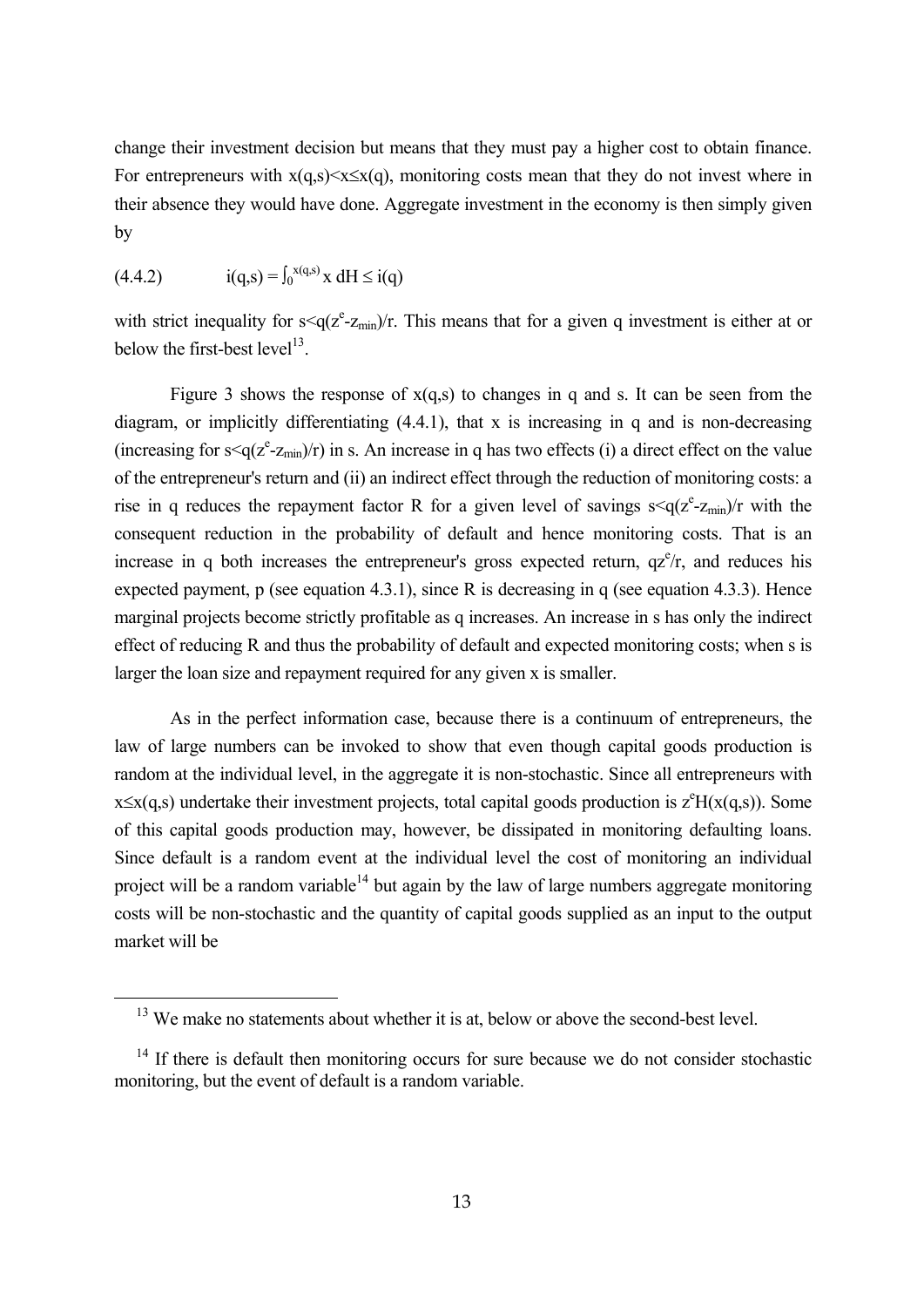(4.4.3) 
$$
k(q,s) = z^{e}H(x(q,s)) - m \int_0^{x(q,s)} G(R(x;q,s)) dH \le k(q) = z^{e}H(x(q))
$$

with equality for  $s \geq q(z^e-z_{min})/r$  (where there is no risk of default) and strict inequality when  $s < q(z^e-z_{min})/r$ . We refer to  $k(q,s)$  as the private information supply of capital goods schedule. For  $s < q(z^e-z_{min})/r$  the capital goods supply to the market is less than in the perfect information case, k(q), because (i) fewer projects will be undertaken,  $x(q,s) \leq x(q)$  and (ii) some proportion of the loans made to finance projects will be in default and so must be monitored which dissipates some of the capital stock. Differentiation of  $(4.4.3)$  using  $(4.3.3)$  shows that k $(q,s)$  is increasing in q and is non-decreasing (increasing for  $s < q(z^e-z_{min})/r$ ) in s. An increase in q has the above mentioned direct effect of increasing the supply of capital goods but the indirect effect works in two ways; it reduces the the borrower's repayment R which encourages both more entrepreneurs to undertake projects and also decreases the probability of default and so the capital lost through monitoring. Increases in s have only these later indirect effects of decreasing capital dissipated in monitoring costs and increasing the proportion of projects undertaken.

 The capital market equilibrium is illustrated in Figure 4. The demand schedule for capital,  $k^{d}(q)=f^{-1}(q)$ , is drawn showing the equation of price and marginal product of capital. Also drawn is the perfect information supply schedule for capital,  $k(q)=z^eH(x(q))$ . The first-best occurs at the equilibrium  $(q^*, k^*)$ . Also drawn are the private information supply schedules  $k(q,s)$ for three particular values of s. Higher values of s shift the schedule to the south-east. Let  $s^* = q^*(z^e - z_{min})/r$  be the smallest value of s such that the equilibrium outcome is  $(q^*, k^*)$ . It can be seen from the diagram how the equilibrium quantity of capital goods supplied to the market and the capital goods price depend upon the initial level of savings for  $s \leq s^*$ . We can write these functions  $k=k(s)$  and  $q=q(s)$ .

 From Figure 4 it is easy to see that in equilibrium q is non-increasing in s and k is nondecreasing in s. Intuitively higher savings reduce monitoring costs so that there is a larger supply of capital for a given price q, i.e. an outward shift of the supply schedule which depresses price and increases quantity. Thus for s≥s\* the first-best outcome is sustainable even with private information but for s<s\* there will be fewer capital goods used in output goods production and hence lower output. Once the capital goods price is determined for a given s, investment is determined by savings,  $i(s)=i(q(s),s)$ . Similarly since the wage w equals the marginal product of labour and this increases with the amount of capital used in production, wages are a nondecreasing function of savings since k(s) is non-decreasing, that is  $w(s)=f(k(s))-f(k(s))k(s)$  with w'(s)≥0. In principle it is necessary to check that there is an excess of savings over investment,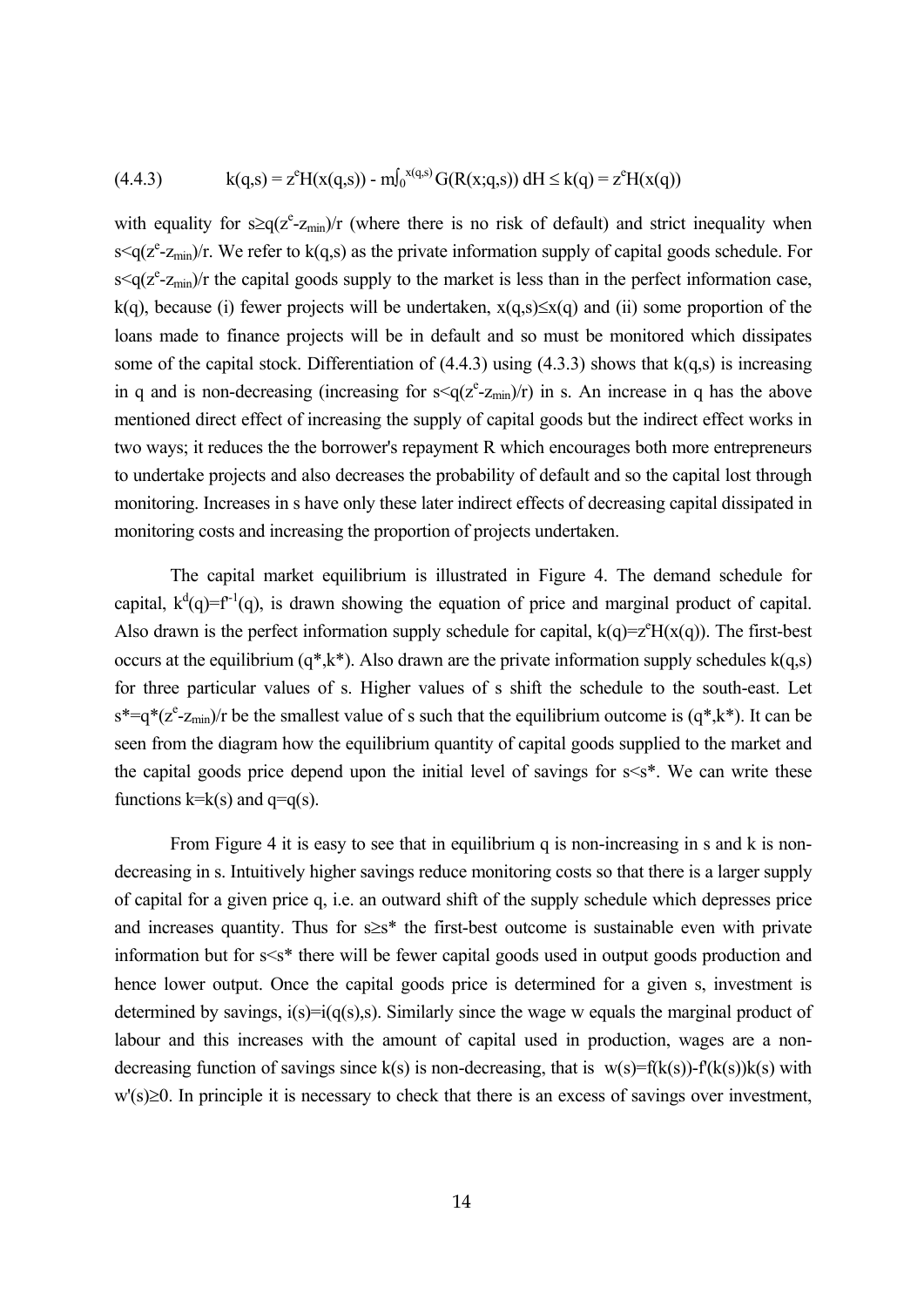i.e. s $\geq i(q(s_t),s_t)$  at every time period in order to maintain the assumption that r is fixed, but following Bernanke and Gertler we shall simply assume that parameters are such that it is always satisfied.

#### *4.5. Deterministic dynamics*

 $\overline{a}$ 

As we have said even though capital goods production is random at the individual level it is deterministic at an aggregate level. Therefore we say the economy is deterministic. The only dynamics in the deterministic economy are provided by the savings variable; what entrepreneurs earn when young becomes their savings at the start of their old age (remember entrepreneurs do not consume until the end of their old age). But as we have seen wages in the current period depend upon savings in the current period, so savings evolve according to a simple first-order non-linear difference equation given by  $s_{t+1} = w(s_t)$ .

Figure 5 illustrates the possible steady-state equilibrium savings, s<sub>e</sub>, where the function  $w(s)$  cuts the 45<sup>0</sup> line<sup>15</sup>. Once equilibrium savings are determined, steady-state values of investment, capital goods production, output and prices are determined from the analysis of section 4.4. There are a number of cases to consider depending on the relative magnitudes of  $w^*$ and s\* and whether or not there is a unique equilibrium. First imagine that savings at time t are no less than s<sup>\*</sup>. Then the equilibrium capital supply is  $k^*$  with equilibrium wages w<sup>\*</sup>=f(k<sup>\*</sup>)f'(k\*)k\*, so that next period's savings will be  $s_{t+1}=w^*$ . Hence w(s)=w\* for s≥s\*. Since we have  $s^*=q^*(z^e-z_{min})/r$  it is possible that either  $w^*>s^*$  or  $w^*>s^*$ . In Figure 5(a)  $w^*>s^*$  so that savings are sufficiently high in equilibrium to eliminate any possibility of default. Hence there is a steady-state equilibrium with investment at the first-best level and equilibrium savings  $s_e=w^*$ . In Figure 5(b)  $w^* \le s^*$  and there is a unique low investment equilibrium. Figures 5(c) and 5(d) illustrate the possibility of multiple equilibria<sup>16</sup>. Both illustrate a stable high investment equilibrium and a low investment equilibrium with an unstable equilibrium in the middle. The economy may tend to either stable equilibrium depending upon initial conditions. In Figure 5(c) the high investment equilibrium is below the first-best level but in Figure 5(d) the investment in the high equilibrium is equal to the first-best level.

<sup>&</sup>lt;sup>15</sup> The existence of an equilibrium is guaranteed since given our assumptions  $w(s)$  is continuous,  $w(0) \ge 0$  and the maximum of  $w(s)$  is  $w^*$ .

 $16$  Multiple equilibria appear to be a common feature of models of coordination failure in the new macroeconomics literature. See e.g. Cooper and John (1988) and Bohn and Gorton (1993) as well as Chamley, Frank and Silvestre in this book.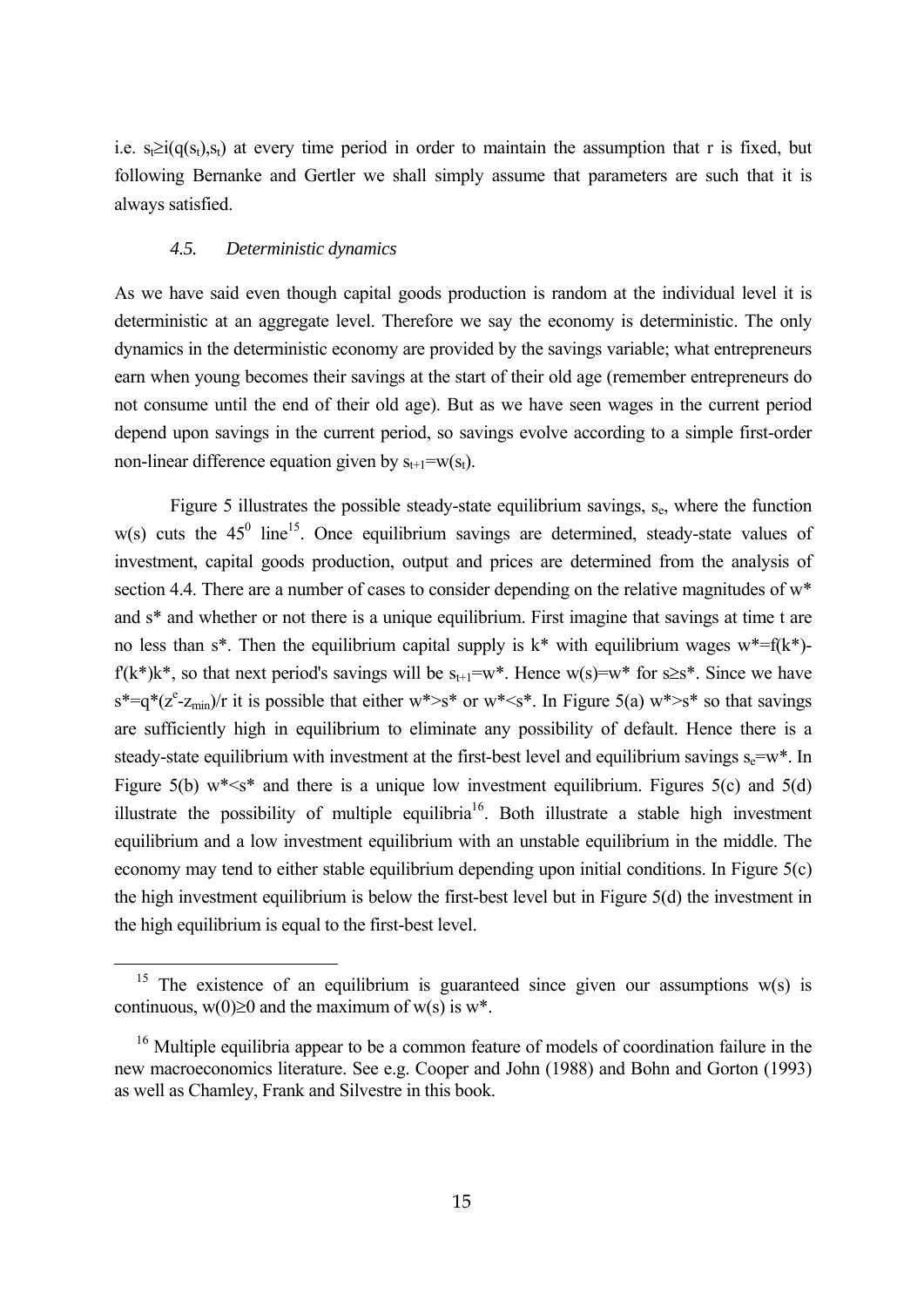#### *4.6. Stochastic dynamics*

The dynamics in the deterministic case are monotonic: savings, prices, output and capital stock simply increase or decrease toward their equilibrium values. If however, there is a stochastic i.i.d. technological shock to output production then it is possible to show that monitoring costs can produce cycles or persistence and asymmetric responses. Suppose that there is a random variable Θ with expected value of unity which acts as a multiplicative shock to the output technology, so that output y=θf(k). We follow Bernanke and Gertler and assume that debt contracts are made before θ is known, but that labour and capital are hired after θ is known. The capital goods price will then be a random variable and entrepreneurs must base their investment decisions upon their expectations of the price. Since they are risk neutral their investment decisions are taken as if capital goods price were sure to be the expected price. Therefore the capital goods supply curve will be exactly as in the deterministic case, i.e.  $k(q^e,s)$  where  $q^e$  is the expected price. Given that the shock is unity on average, the expected demand curve is just that in the deterministic case and it can be seen from Figure 4 that for a given level of savings, s, the equilibrium price corresponding to the expected shock is q(s). Hence the rational expectations equilibrium supply of capital is  $k(s)$ . Once  $\theta$  is known prices will adjust to clear the market, i.e. q(s, $\theta$ )= $\theta$ f'(k(s)) since the supply of capital goods is fixed in the short-run, i.e. unresponsive to  $\theta$ , and wages are w(s, $\theta$ )= $\theta(f(k(s))$ - $f(k(s))k(s)$ )= $\theta$ w(s).

 Consider first the perfect information case in this stochastic environment. In this case w(s, θ)=θw\* so a good shock produces higher output and higher wages. Despite the fact that wages and thus savings are stochastic, investment next period is unaffected; since in the perfect information case investment depends only on the expected capital goods price, q\*, and hence is independent of savings. Thus i.i.d. shocks to productivity will cause i.i.d. shocks to prices and output but have no effects on investment or capital goods production.

 Now consider the private information case. Since the first-best equilibrium capital goods supply is  $k^*$  at an expected price of  $q^*$ , it can be seen that  $s^*$ , the smallest savings such that the first-best outcome is sustainable in the private information case, is independent of θ. A positive shock,  $\theta > 1$ , then shifts the w(s) curve upward with no effect on s<sup>\*</sup> and a negative shock,  $\theta < 1$ , shifts it downward. In order to examine the possible implication of this stochastic environment consider the following simple thought experiment. Suppose that there is a sequence of  $\theta$ =1 shocks so that the economy settles down at the steady state equilibrium as if it were deterministic but then there is one positive shock,  $\theta > 1$ , before again the economy experiences a sequence of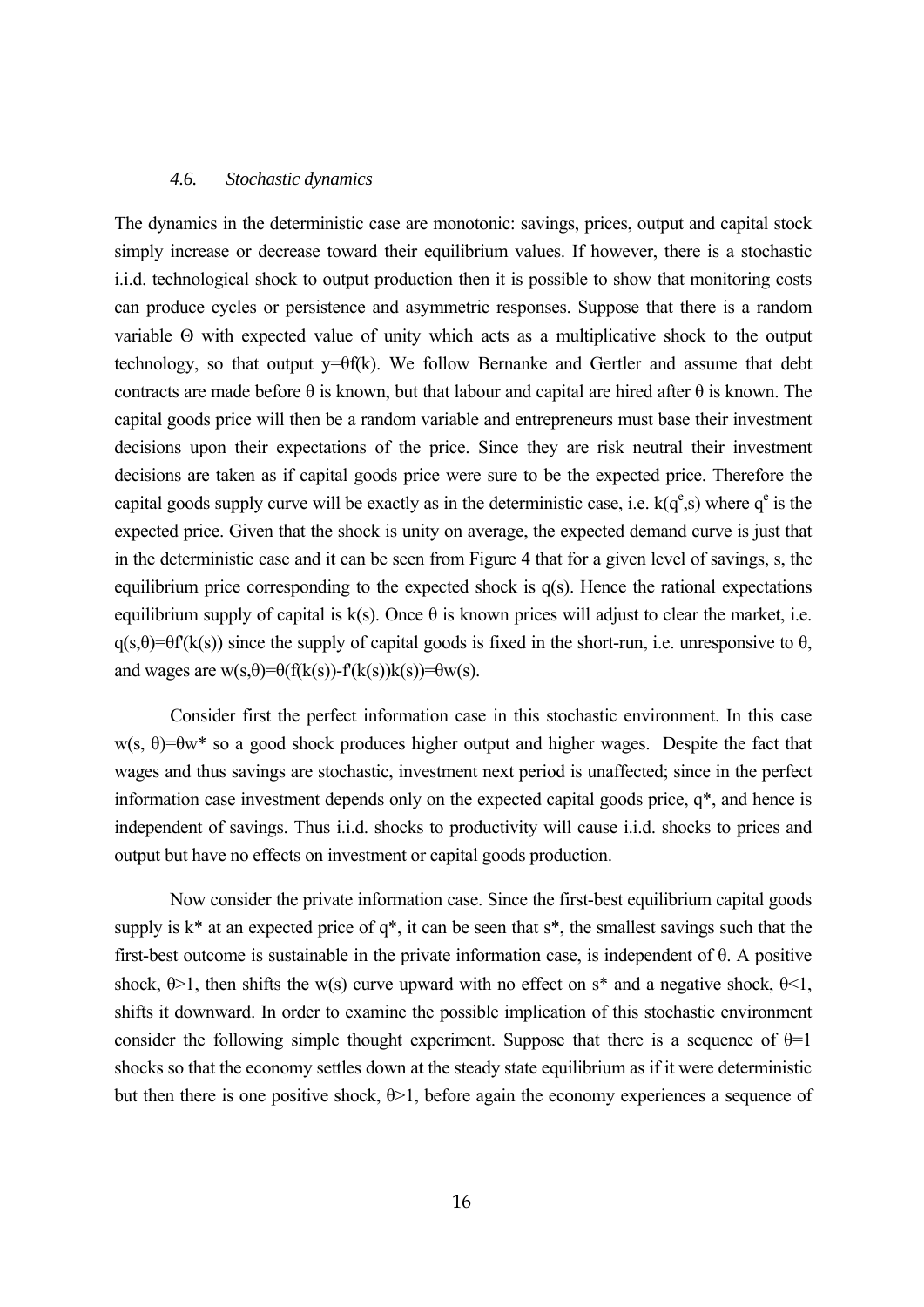$\theta$ =1 shocks. Figure 6(a) illustrates the case where there is a unique low investment equilibrium. The economy begins in the low investment equilibrium E when it is hit by a positive shock  $\theta > 1$ , which shifts the curve upward for one period. Wages and output are higher than anticipated which feeds through to higher savings next period. By reducing total monitoring costs this allows more investment and capital goods production next period, resulting in higher output and wages than normal even though there is no new positive shock. There is persistence. In the words of Bernanke and Gertler "Strengthened borrower balance sheets resulting from good times expand investment demand, which in turn tends to amplify the upturn" (1989, p.27). There is also an obvious asymmetric response to shocks between an equilibrium with low investment and one with the first-best level of investment. If there were a unique equilibrium which sustained the first-best level of investment with  $w^*$ >s<sup>\*</sup> then small shocks would have no effect upon investment next period, whereas if there is a unique low investment equilibrium even small positive or negative shocks will cause persistent changes in future investment and capital goods production. Furthermore, if there were a unique equilibrium which sustained the first-best level of investment with  $w^* > s^*$ , then whilst large negative shocks would have an effect on investment, large positive shocks would have no such effects.

 An even more interesting possibility is shown in Figure 6(b) which shows multiple equilibria; a high level locally stable equilibrium at E', an unstable middle equilibrium at G, and a locally stable low equilibrium at E. It is now possible that the economy displays temporal agglomeration - once at either the high or low level equilibrium the economy tends to oscillate around it for quite a while until a big shock pushes it past the middle equilibrium at G and it then moves towards the other stable equilibrium. Suppose that the economy is at equilibrium E following a sequence of  $\theta$ =1 shocks when there is a large positive shock which shifts the w(s) curve upward. This generates higher output and higher savings for next period and this may push the economy beyond G and on toward the better equilibrium E' even though thereafter the economy experiences only shocks  $\theta$ =1. It is also possible that there may be asymmetries in the durations around high and low level equilibria; if G is nearer to the low level stable equilibrium than the high level stable equilibrium, the economy would tend to be shocked away from the low level equilibrium more easily than it would be shocked away from the high level equilibrium and so would tend to be more often around the high level equilibrium. Evidence for such asymmetric cyclical behaviour may be found in Neftci (1984), Hamilton (1989) and Diebold and Rudebusch (1990).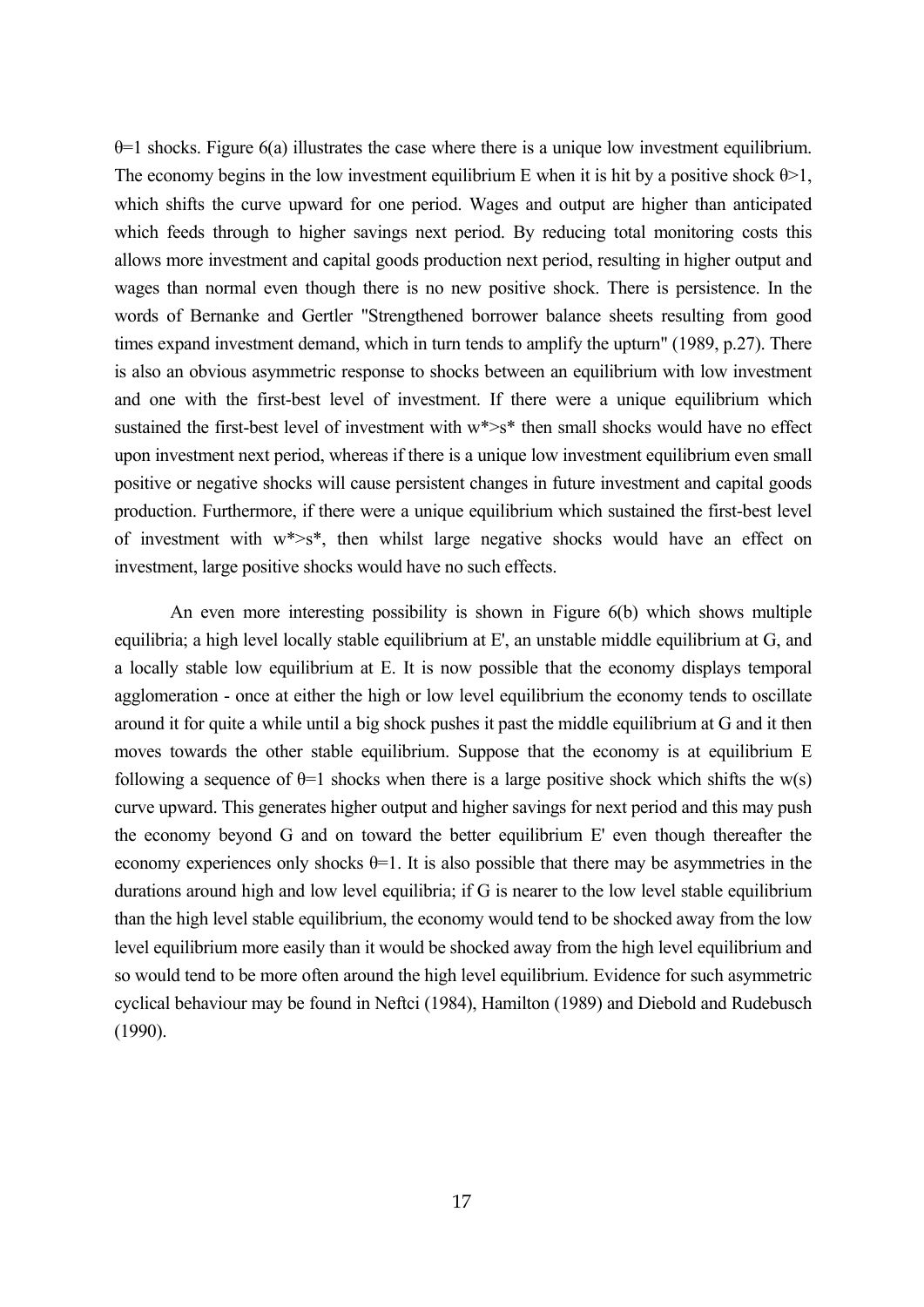# *4.7. Conclusions*

Bernanke and Gertler (1989) have developed an equilibrium business cycle model in which financial intermediation plays a crucial role in explaining cyclical behaviour. The intermediation which takes place in the model fits well with some of the features of real world financial markets. Intermediaries carry out the task of monitoring defaulting projects, they borrow from large numbers of depositors and lend to large numbers of borrowers, writing debt contracts with borrowers and offering depositors financial assets which pay an expected return equal to the safe rate. The main implications of their model are:

(a) absent informational asymmetries, investment is unaffected by i.i.d. shocks to productivity and output responses are non-cyclical.

(b) with informational asymmetries i.i.d. shocks to productivity produce cyclical responses in investment and output. The reason for the persistence is that a good shock increases borrower net worth, reducing monitoring costs and increasing investment and future net worth, and *vice versa* for a bad shock.

(c) the model may yield multiple equilibria with the possibility of temporal agglomeration or, in other words, the possibility that the economy tends to oscillate around either a high output or a low output equilibrium with a big shock needed to push it away from one equilibrium to the other.

 The next section reviews a number of similar models which can be found in the **literature** 

# **5. Financial Factors and Business Cycles**

Apart from Bernanke and Gertler (1989) there are a number of other models of business fluctuations in which financial factors play a role. Bernanke and Gertler (1990) pursues the same theme of the importance of borrower net worth, in a model where the asymmetric information problem is based not upon costly state verification but upon moral hazard with hidden actions; entrepreneurs borrow in order to evaluate projects but lenders cannot observe whether they actually do evaluate (moral hazard) nor can they observe the information revealed by evaluation (which reveals the success probability associated with a project to the evaluating entrepreneur).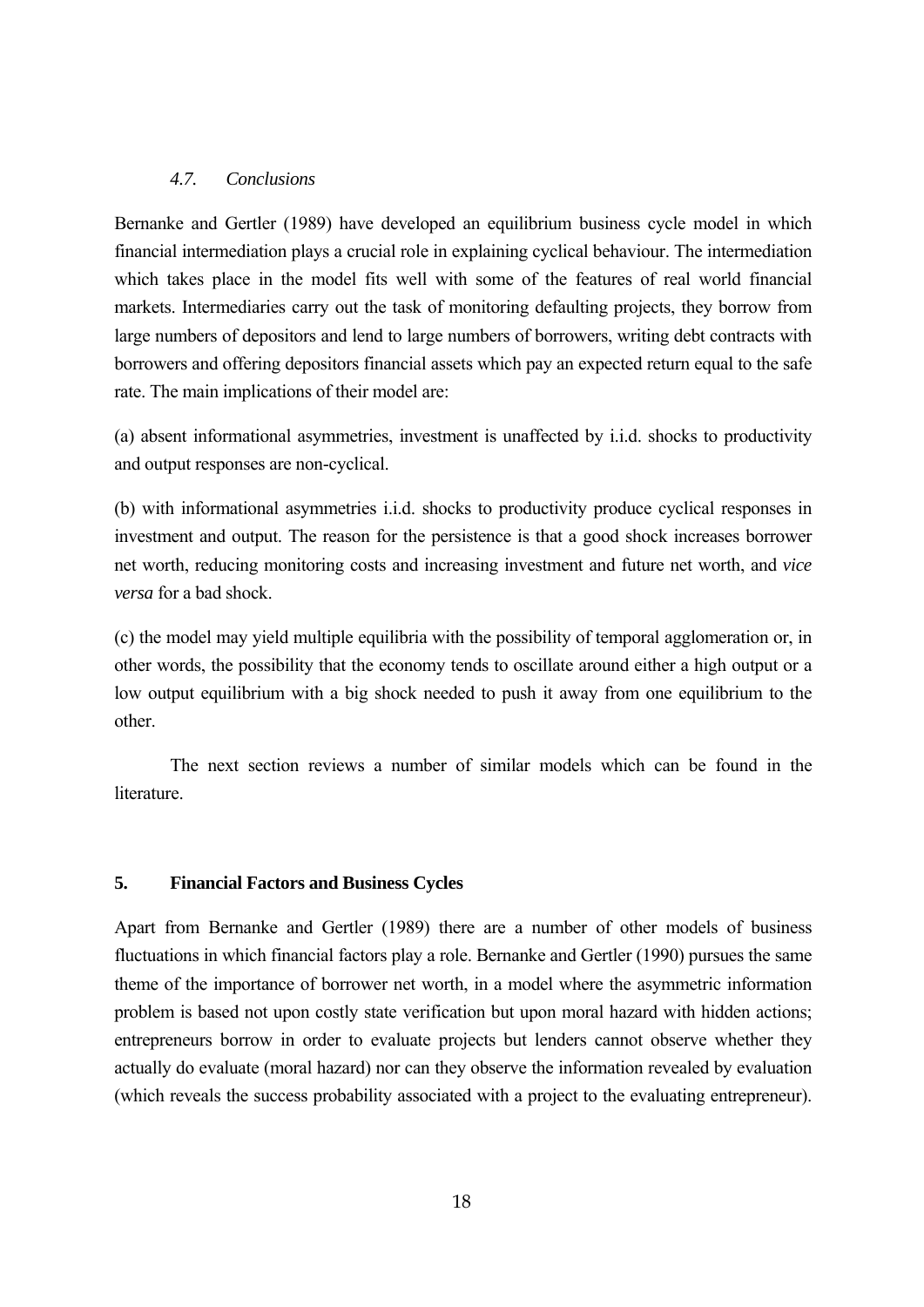Despite the differences the critical role of net worth in easing agency problems remains essentially the same as in their earlier paper, although the latter paper does not emphasise its role in propagating business cycles. In an important development, Gertler (1992) returns to the problem of costly state verification but extends the analysis to allow for multi-period financial arrangements. This makes agency costs depend upon the present discounted value of future project earnings as well as upon the borrower's current net worth. Thus a small change in macroeconomic conditions may have substantial effects upon expected future earnings and produce large short-run shifts in financial constraints.

 Farmer (1984) and Williamson (1987) also embed a costly state verification problem in an overlapping generations framework similar to Bernanke and Gertler (1989). In Williamson projects differ in terms of the monitoring costs in the case of default, rather than the cost of funding, and there are some agents who have no investment projects of their own. As in Bernanke and Gertler (1989), and for similar reasons, credit may be rationed in equilibrium; although in Williamson the allocation of credit is based upon the cost of monitoring if a project fails, with credit going to borrowers with the lower monitoring costs. Net worth, however, has no role to play since he assumes that individuals with projects have zero net worth. The type of shock considered by Williamson also differs from the shocks considered in section 4. In Williamson there are shocks to the riskiness of investment projects; he assumes there are two possible states of the world, where one differs from the other by applying a mean preserving spread to the distribution of project returns. With risk-neutral agents such a shock would have no macroeconomic consequences in the absence of information problems, but with costly state verification the riskier state increases agency problems and leads to less investment in projects. Since there is a one period lag between making an investment and the resulting production of output, this has a negative effect on investment the following year too, producing cyclical dynamics or persistence as in the model of section 4. The difference is that Williamson's model formalises the idea that business confidence is important in explaining output fluctuations.

 In Williamson (1987) an important role is played by the demand for money. He assumes that the consumption good is perishable between periods so that his lender class, who supply labour when young but not when old, must either invest in projects (via intermediaries) or hold money if they wish to consume when old, thus yielding a role for money (ie valued, unbacked government securities). His model yields a positive correlation between the price level and real output and negative correlations between real output and business failures and real output and risk premia. It predicts that intermediary loans and a nominal monetary aggregate Granger cause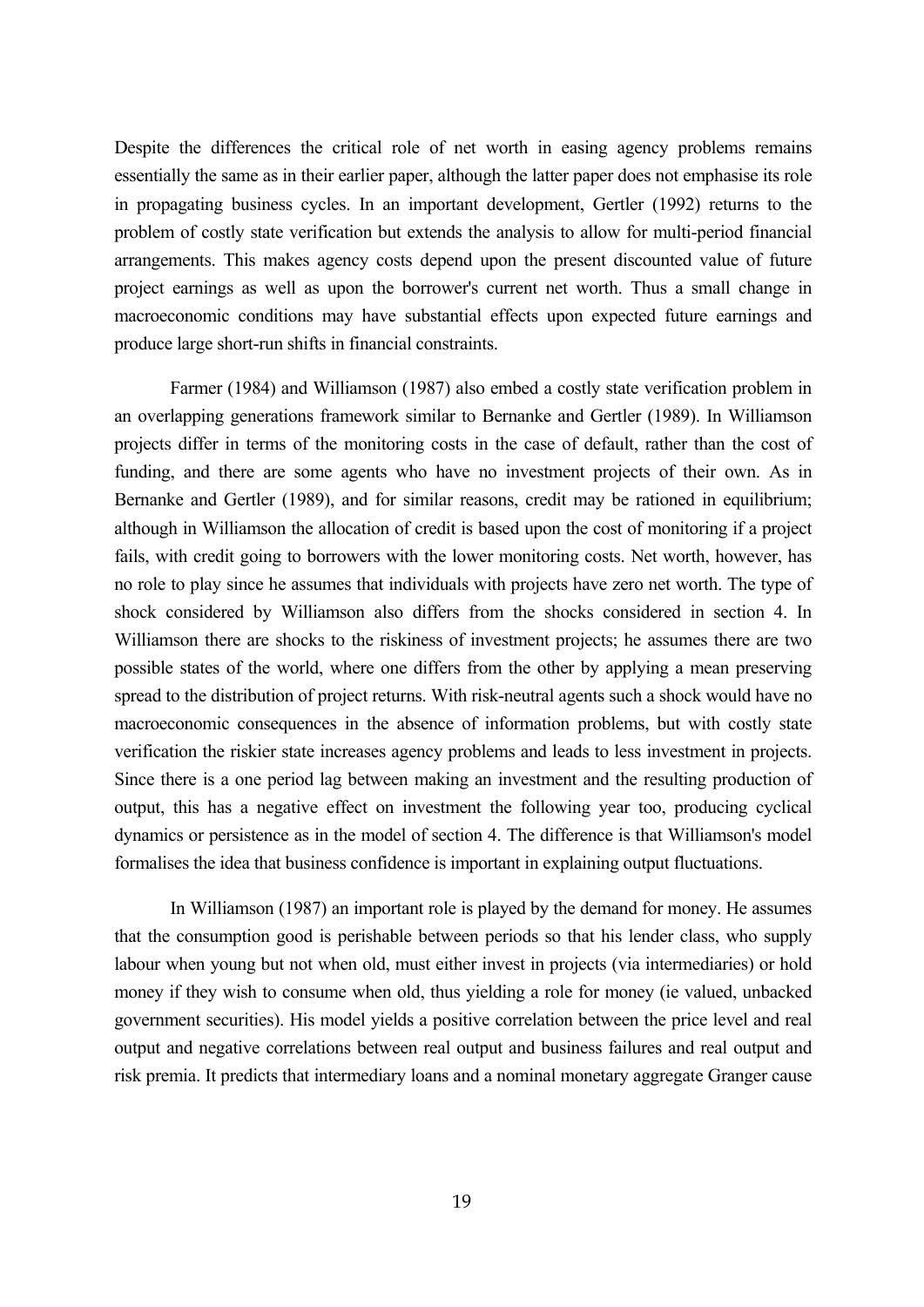output. The results concerning the price level and nominal monetary aggregates cannot be derived from Bernanke and Gertler (1989) which neglects monetary factors, but clearly the two models are complements rather than substitutes.

 Greenwood and Williamson (1989) develop a two-country version of Williamson's model which examines the role played by financial factors and exchange rate systems in the international transmission of business cycles. The model displays monetary nonneutrality and positive comovements among national outputs, inflation and interest rates. The correlation between output and prices depends upon the source of disturbances, monetary shocks yielding a positive correlation and technological shocks a negative one. Exchange rate regimes matter for the variance of output, but which yields the lower variance depends on the source of shocks, for example a flexible exchange rate regime yields a lower output variance in response to foreign monetary shocks than either of the two fixed exchange rate regimes considered.

 There are also a number of other papers in the literature which include important roles for financial factors in the propagation of business cycles. One approach adopted by Kiyotaki and Moore (1993) is to provide a dynamic model of the enforcement problems in the credit market considered by Hart and Moore  $(1989)^{17}$ . Although the model is rather different from the models of asymmetric information discussed so far the results are similar. As borrowers may repudiate their debt, creditors protect themselves by securitizing loans and never allowing the size of the debt to exceed the value of the collateral. Investment and therefore output is determined by collateral values which in turn determines future collateral values yielding multiplier and cyclical effects.

 Another approach is presented in an interesting series of papers by Greenwald and Stiglitz (1987, 1988, 1993) and Stiglitz (1992) who develop a model which produces a role for net worth or retained earnings in propagating cycles very much like that in Bernanke and Gertler (1989) but without any credit rationing or explicit modelling of informational asymmetries. Greenwald and Stiglitz rule out equity sales by using the type of arguments discussed in Section 3 above and assume a perfect credit market; agency costs and asymmetric information, therefore, are used to justify their model but have no formal role to play within it. The role for net worth or retained earnings is introduced by assuming that the managers of firms are risk averse. Risk

 $\overline{a}$ 

<sup>&</sup>lt;sup>17</sup> Scheinkman and Weiss (1986) referred to such enforcement problems in their paper on borrowing constraints and aggregate activity but did not present detailed microfoundations.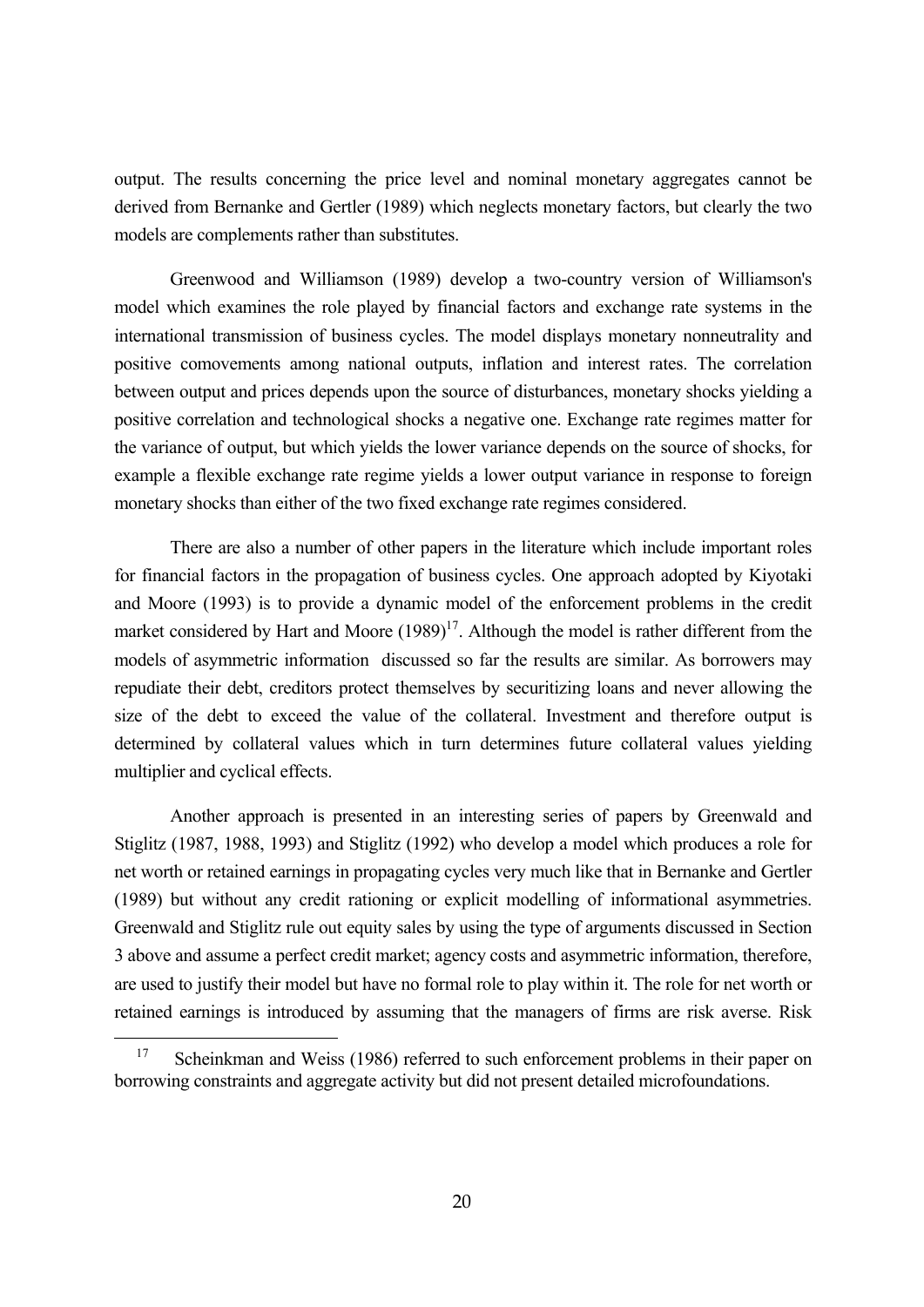aversion is introduced either by placing a cost on bankruptcy in the utility function of managers or making their utility a concave function of profits. In either case this makes managers wary of debt financing, since this increases the probability of bankruptcy. Hence managers increase investment and output if net worth or retained earnings increase, as this enables a substitution of retained earnings for debt. Increased investment and output in turn maintain relatively high retained earnings and so shocks have persistent effects in much the same way as in Bernanke and Gertler (1989). Investment is also sensitive to the riskiness of the environment in a similar way to that discussed with respect to Williamson (1987) above, but now directly due to risk aversion rather than agency costs<sup>18</sup>.

 Yet another approach is taken by Blinder (1987) who, like Greenwald and Stiglitz, assumes that there is no equity market but allows for credit rationing. Firms unable to obtain credit are unable to hire factors of production and there is a failure of effective supply. Whilst the models he uses are rather more ad hoc than those we have examined, he is able to take advantage of their relative simplicity to integrate issues of aggregate supply and aggregate demand. It would be interesting to do this in the models with richer microfoundations which have so far tended to focus more on the supply side; this is clearly an important task for future research.

# **6. Conclusions**

 $\overline{a}$ 

We have reviewed the recent literature which provides microeconomic foundations for the long-established idea that financial factors are important in explaining business cycles. Agency costs, enforcement problems or risk aversion have been shown to offer possible explanations of cycles. In this concluding section it is useful to compare these explanations with others, briefly review the available evidence and offer a general evaluation.

 It is possible to discern four major theories of business cycles (see Stiglitz, 1992): the theory we have reviewed here based on asymmetries of information, the standard real business cycle model (without informational asymmetries), the New Classical model of price forecast errors, and models of imperfect competition The standard real business cycle model has been much criticised on the grounds that it relies too much on large technological shocks as the primary source of economic fluctuations (it is difficult to find negative shocks to productivity of

<sup>&</sup>lt;sup>18</sup> Stiglitz (1992) extends the analysis to argue that banks are a specialized kind of firm and that the principles which have been applied to other firms should also be applied to them. Thus, 'a reduction in the net worth of banks and an increase in the riskiness of their environment will lead them to contract their output, i.e. to make fewer loans' (Stiglitz, 1992. p.290).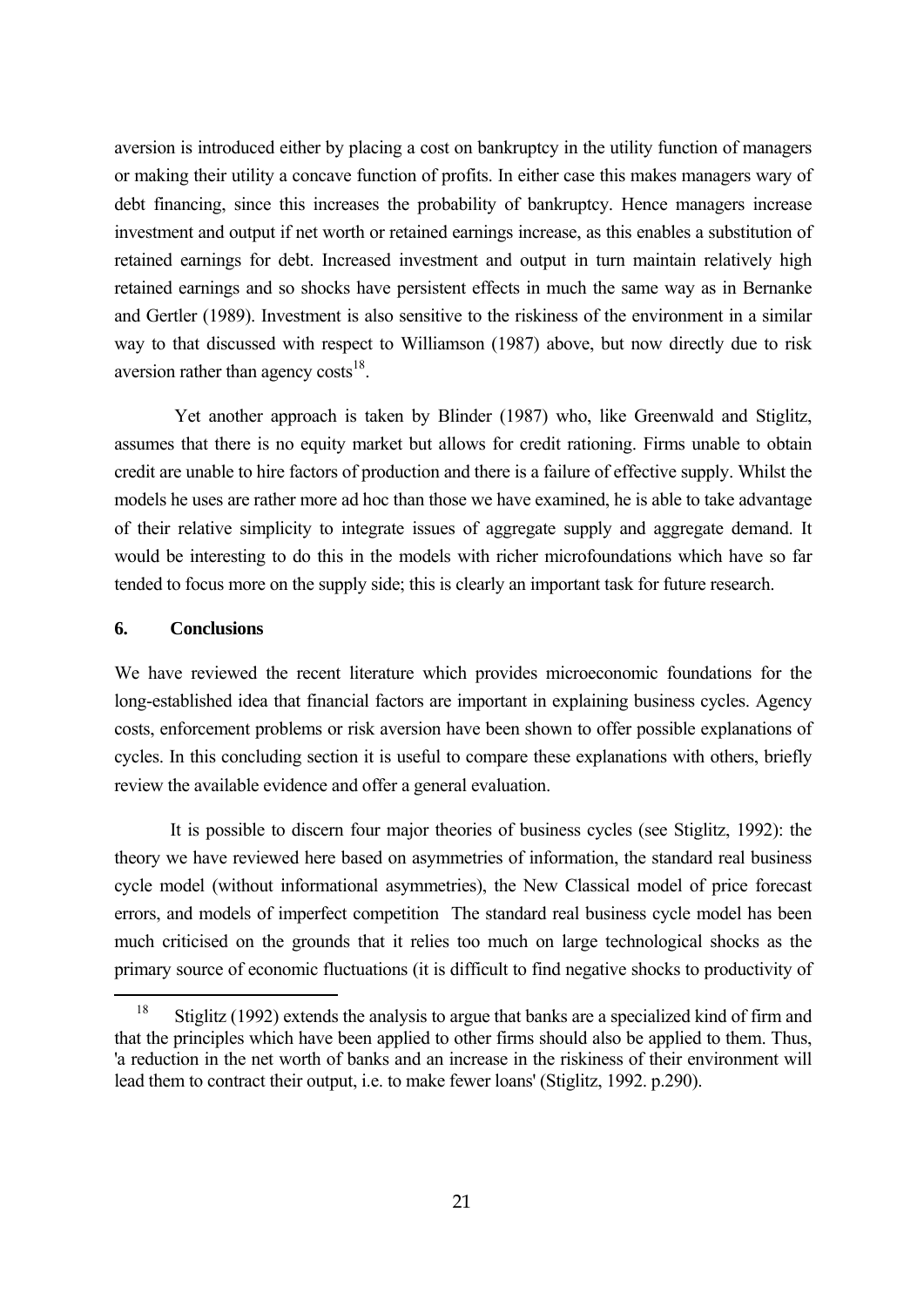the size required to explain the Great Depression) and too much on intertemporal substitution effects to explain fluctuations in employment (see Mankiw, 1989, p79). Furthermore it might be expected that changes in investment are dampened rather than exacerbated as entrepreneurs take advantage of the reduced costs of investment in recessions. The New Classical model introduces the extra element that agents may mistake general price level changes for relative price changes and respond accordingly but this still fails to explain the cyclical volatility of investment. Similarly whilst the degree of competition might decrease in a downturn causing further reductions in output, such effects also have unrealistic implications, e.g. that profit margins are countercyclical.

 The view that financial factors are important in propagating business cycles might be viewed as complementary to the above three approaches. But it also has some advantages. First, as we have seen it is not necessary that average productivity be affected since a small change in the perceived riskiness of the economic environment can have significant effects via agency costs (Williamson, 1987) or risk averse behaviour (Greenwald and Stiglitz, 1992). Second it has been suggested by Gertler (1992) that small disturbances can induce large output fluctuations when borrowers and lenders enter into long-term debt contracts. In that case net worth includes the present discounted value of anticipated future project returns and since this may be quite volatile it is possible that small shocks produce large changes in the cost of external finance.

 We have so far concentrated upon theoretical issues but there is some empirical evidence which offers some support to the importance of financial factors in explaining business fluctuations. Fazzari, Hubbard, and Petersen (1988) examine evidence from the USA and conclude that financial constraints are important for many firms and that their investment is positively related to retained earnings or cash flow. An important aspect of their analysis is that they study investment behaviour in groups of firms with different financial characteristics and so offer a potential reconciliation of the mixed results of earlier studies on financial factors in investment: financial factors may well matter more for some firms (new and small ones) than for others (established and large ones). Fazzari and Petersen (1993) present further evidence of financial constraints on investment and consider the role of working capital. On a more macroeconomic level Mishkin (1978) and Bernanke (1983) marshal evidence in support of the hypothesis that financial factors contributed to the depth and persistence of the Great Depression in the USA.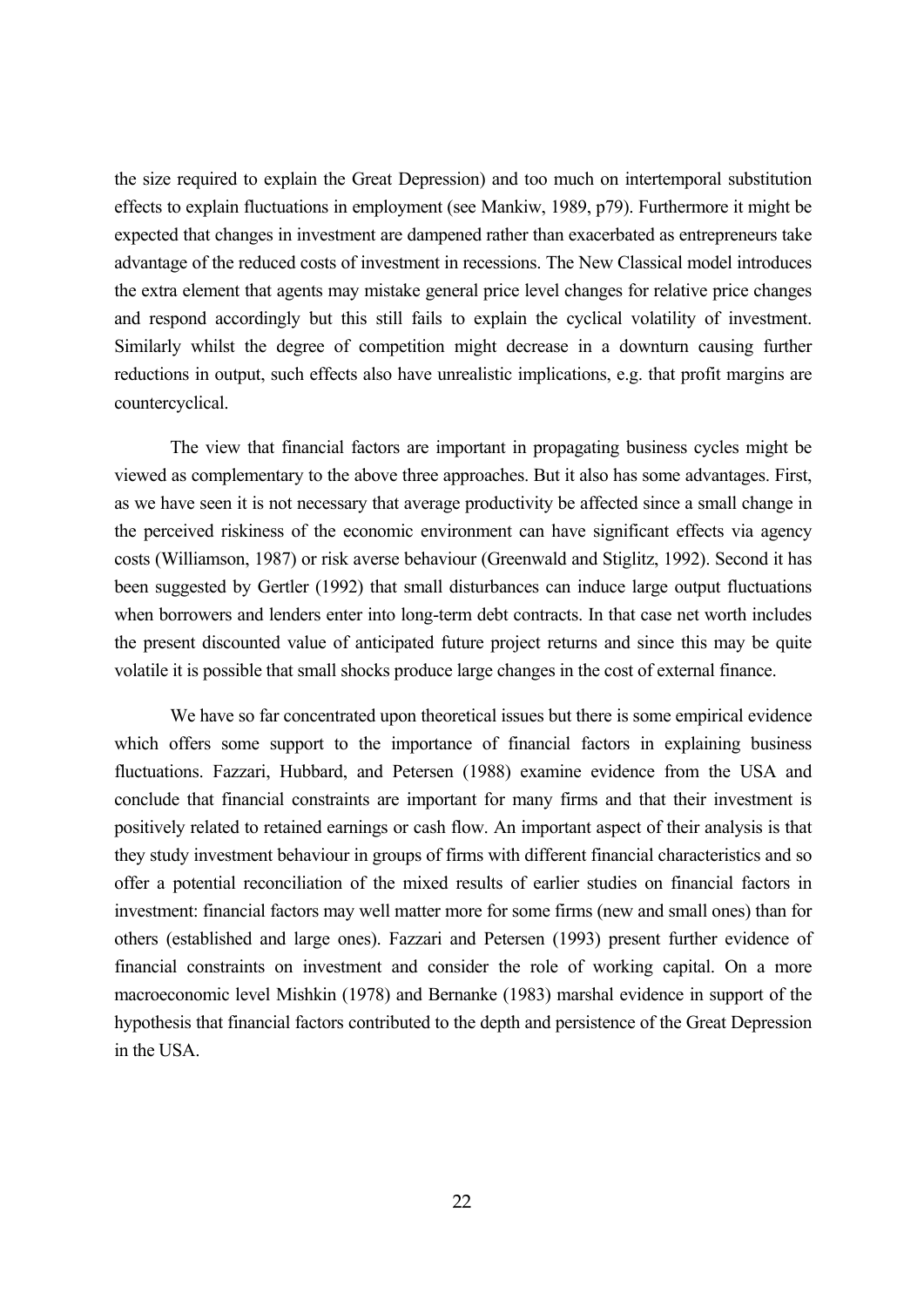We close with a few words on policy implications and directions for future research. The literature is, in fact, rather light on detailed derivations of policy implications. Williamson, for example, concluded that 'there appears ...to be no obvious role for "stabilization policy" ' (1987, p.1215). Stiglitz, on the other hand, concluded that 'an effective stabilization policy of the government should be directed at overcoming the limitations of (this) rationing' (1988, p.320) after discussing agency problems but without offering a detailed analysis of such policy. Hillier and Worrall (1994) have examined a static version of Williamson's (1986) model and found the result that if rationing does occur then investment is likely to be excessive. The reason is that the market outcome produces too much monitoring, so that a cut in loan quantity increases welfare by cutting total monitoring costs. This result, whilst special to the model considered, illustrates that the policy implications of such models may be quite different from the aggregate demand management policies one might have expected from models with Keynesian features like interest rate rigidities. This is perhaps not so surprising once one remembers that the models do not so much explain rigidities, but explain why prices which could move are sometimes held constant by rational optimising agents. Nevertheless, there is a clear need for further examination of policy, preferably within versions of the models extended to contain a government sector.

 One way in which macroeconomic policy can have an effect in these models has been examined by Farmer (1984, 1985), who showed that it is possible for government debt and spending to generate real effects by changing the real interest rate and affecting the level of investment. The real interest rate is often fixed exogenously in the literature (it is given by the return on storage in the model of section 4, and by the imposed rate of time preference in the Greenwald and Stiglitz models discussed above) and it might be interesting to endogenize it to examine Farmer's arguments in other models. Another obvious implication of the models where retained earnings matter for investment is that the average as well as marginal rate of profits tax matters for investment, a lower average tax rate raising retained earnings and investment. This implication would appear to be testable.

 We conclude that the literature on financial factors in macroeconomic models is interesting and promising. Further theoretical work is needed to examine the policy implications of this sort of model and to introduce roles for imperfect competition, monetary surprises and other incentive contracts. Empirical work in this area is still relatively rare and more would be useful.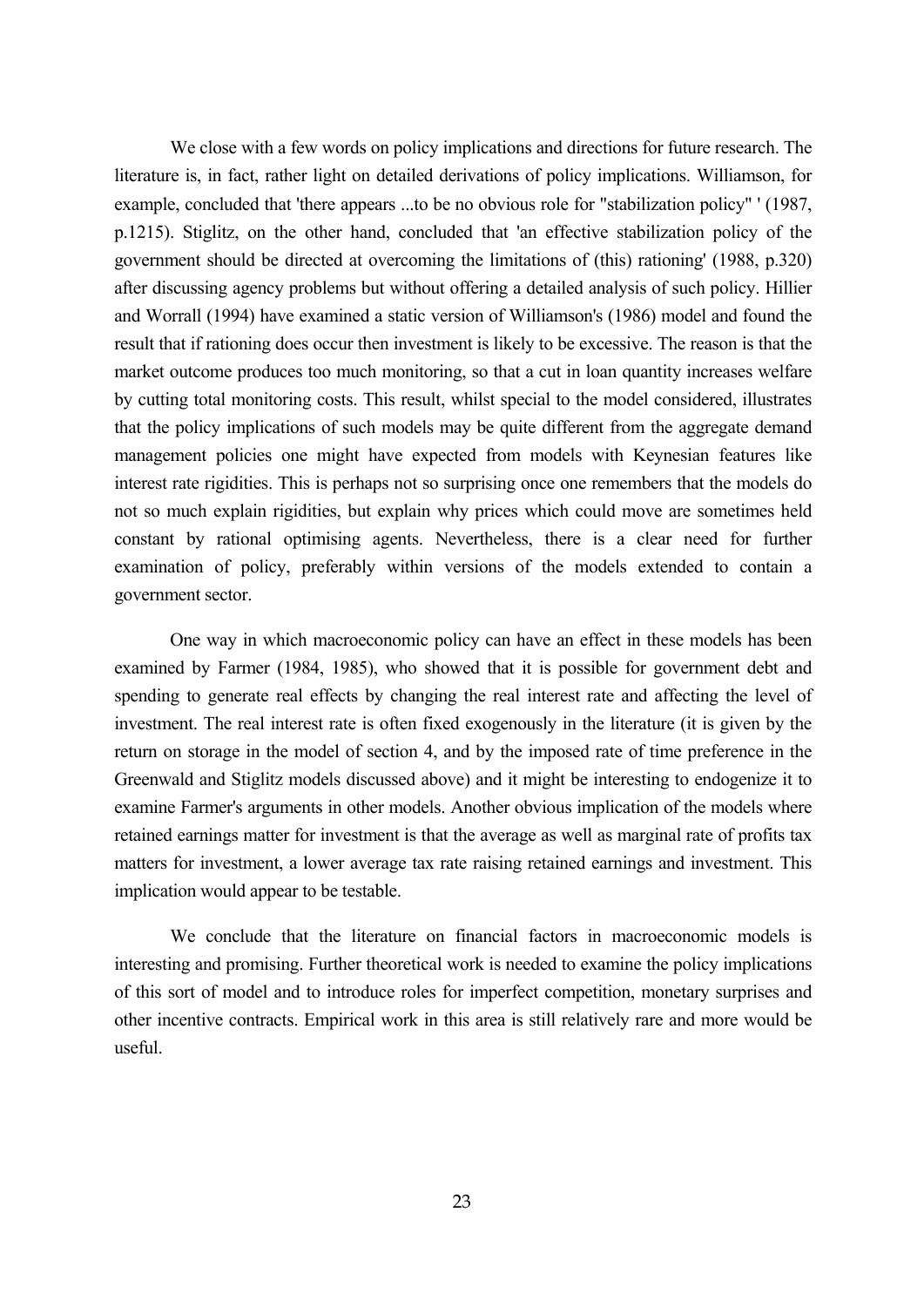#### **REFERENCES**

- Akerlof, G., 1970. 'The Market for Lemons: Quality Uncertainty and the Market Mechanism', Quarterly Journal of Economics, 84, 488-500.
- Arrow, K.J., 1963. 'Uncertainty and the Welfare Economics of Medical Care' American Economic Review, 53, 941-73.
- Arrow, K.J., 1968. 'The Economics of Moral Hazard: Further Comment', American Economic Review, 58, 537-39.
- Bernanke, B.S., 1983. 'Non-Monetary Effects of the Financial Crisis in the Propagation of the Great Depression', American Economic Review, 73, 257-76.
- Bernanke, B.S. and M. Gertler, 1989. 'Agency Costs, Net Worth, and Business Fluctuations', American Economic Review, 79, 14-31.
- Bernanke, B.S. and M. Gertler, 1990. 'Financial Fragility and Economic Performance', Quarterly Journal of Economics, 105, 87-114.
- Bester, H., 1985. 'Screening vs. Rationing in Credit Markets with Imperfect Information', American Economic Review, 75, 850-855.
- Blinder, A.S., 1987. 'Credit Rationing and Effective Supply Failures', Economic Journal, 97, 327-352.
- Bohn, H. and G. Gorton, 1993. 'Coordination Failure, Multiple Equilibria and Economic Institutions', Economica, 60, 257-280.
- Boyd, J. and E. Prescott, 1986. 'Financial-Intermediary Coalitions', Journal of Economic Theory, 38, 211-32.
- Cooper, R. and A. John, 1988. 'Coordinating Coordination Failures in Keynesian models', Quarterly ournal of Economics, 103, 441-463.
- Diamond, D., 1984. 'Financial Intermediation and Delegated Monitoring', Review of Economic Studies, 51, 393-414.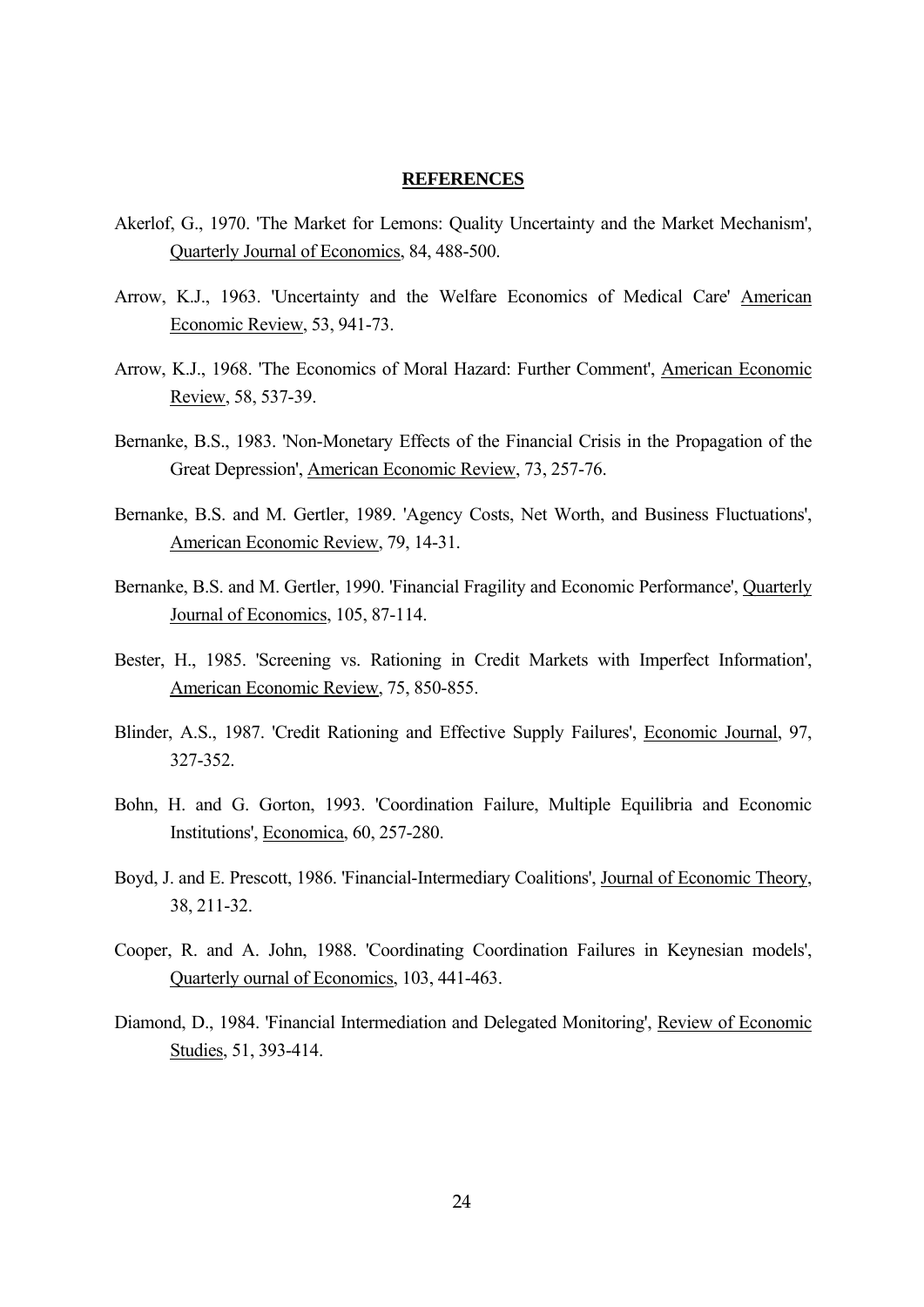- Diebold, F.X. and G.D. Rudebusch, 1990. 'A Nonparametric Investigation of Duration Dependence in the American Business Cycle', Journal of Political Economy, 98, 596- 616.
- De Meza, D. and D.C. Webb, 1987. 'Too Much Investment: A Problem of Asymmetric Information', Quarterly Journal of Economics, 102, 281-292.
- Dowd, K., 1993. 'Optimal Financial Contracts', Oxford Economic Papers, 44, 672-693.
- Farmer, R.E.A., 1984. 'A New Theory of Aggregate Supply', American Economic Review, 74, 920-30.
- Farmer, R.E.A., 1985. 'Implicit contracts with asymmetric information and bankruptcy: the effect of interest rates on layoffs', Review of Economic Studies, 52, 427-42.
- Fazzari, S.M., and B.C. Petersen, 1993. 'Working Capital and Fixed Investment: New Evidence on Financing Constraints', Rand Journal of Economics, 24, 328-42.
- Fazzari, S.M., R.G. Hubbard and B.C. Petersen, 1988. 'Financing Constraints and Corporate Investment', Brookings Papers on Economic Activity, 1, 141-196.
- Fisher, I., 1933. 'The Debt-Deflation Theory of Great Depressions', Econometrica, 1, 337-57.
- Gale, D., and M. Hellwig, 1985. 'Incentive-Compatible Debt Contracts I: The One-Period Problem', Review of Economic Studies, 52, 647-64.
- Gertler, M., 1988. 'Financial Structure and Aggregate Economic Activity: An Overview', Journal of Money, Credit and Banking, 20, 559-88.
- Gertler, M., 1992. 'Financial Capacity and Output Fluctuations in an Economy with Multi-Period Financial Relationships', Review of Economic Studies, 59, 455-72.
- Greenwald, B. and J.E. Stiglitz, 1987. 'Imperfect Information, Credit Markets and Unemployment', European Economic Review, 31, 444-56.
- Greenwald, B. and J.E. Stiglitz, 1988. 'Information, Finance Constraints, and Business Fluctuations', in M. Kohn and S.C. Tsiang, eds., Finance Constraints, Expectations, and Macroeconomics, Clarendon Press, Oxford.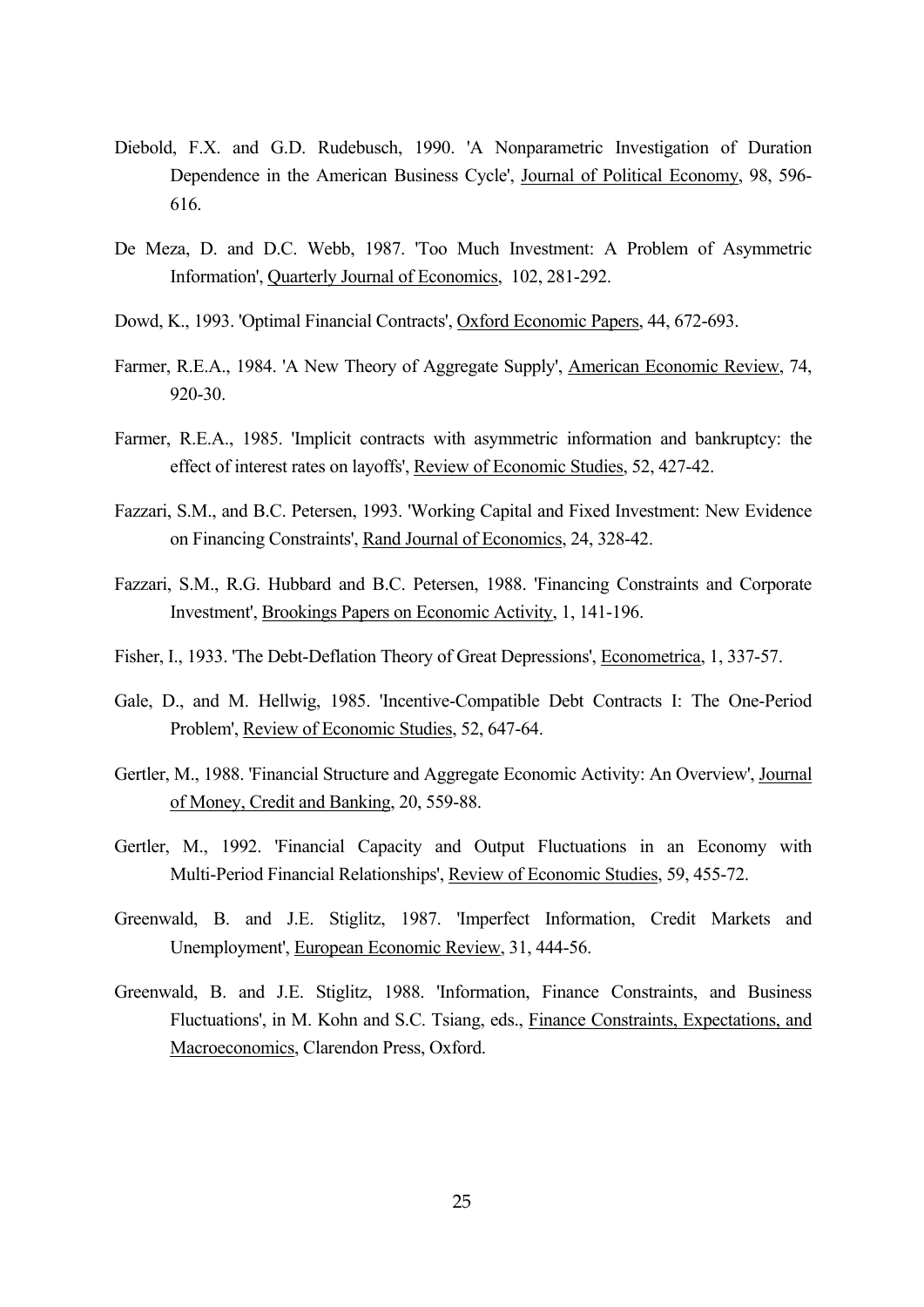- Greenwald, B. and J.E. Stiglitz, 1993. 'Financial Market Imperfections and Business Cycles', Quarterly Journal of Economics, 108, 77-114.
- Greenwald, B., J.E. Stiglitz and A. Weiss, 1984. 'Informational Imperfections in the Capital Markets and Macro-Economic Fluctuations', American Economic Review, 74, 194-9.
- Greenwood, J. and S.D. Williamson, 1989. 'International Financial Intermediation and Aggregate Fluctuations Under Alternative Exchange Rate Regimes', Journal of Monetary Economics, 23, 401-31.
- Gurley, J. and E. Shaw, 1955. 'Financial Aspects of Economic Development', American Economic Review, 45, 515-38.
- Hamilton, J.D., 1989. 'A New Approach to the Economic Analysis of Nonstationary Time Series and the Business Cycle', Econometrica, 57, 357-384.
- Harris, M. and A. Raviv, 1990. 'Capital Structure and the Informational Role of Debt', Journal of Finance, 45, 321-49.
- Hart, O. and J. Moore, 1989. 'Default and Renegotiation: A Dynamic Model of Debt', mimeo, MIT.
- Hillier, B., 1991. The Macroeconomic Debate, Oxford, Basil Blackwell.
- Hillier, B. and M.V. Ibrahimo, 1993. 'Asymmetric Information and Models of Credit Rationing', Bulletin of Economic Research, 45, 271-304.
- Hillier, B. and T. Worrall, 1994. 'The welfare implications of costly monitoring in the credit market', Economic Journal, (forthcoming).
- Jaffee, D. and T.Russell, 1976. 'Imperfect Information, Uncertainty, and Credit Rationing', Quarterly Journal of Economics, 90, 651-66.
- Keeton, W. R., 1979. Equilibrium Credit Rationing, New York & London, Garland Publishing Inc.
- Keynes, J.M., 1936. The General Theory of Employment, Interest and Money, London, Macmillan.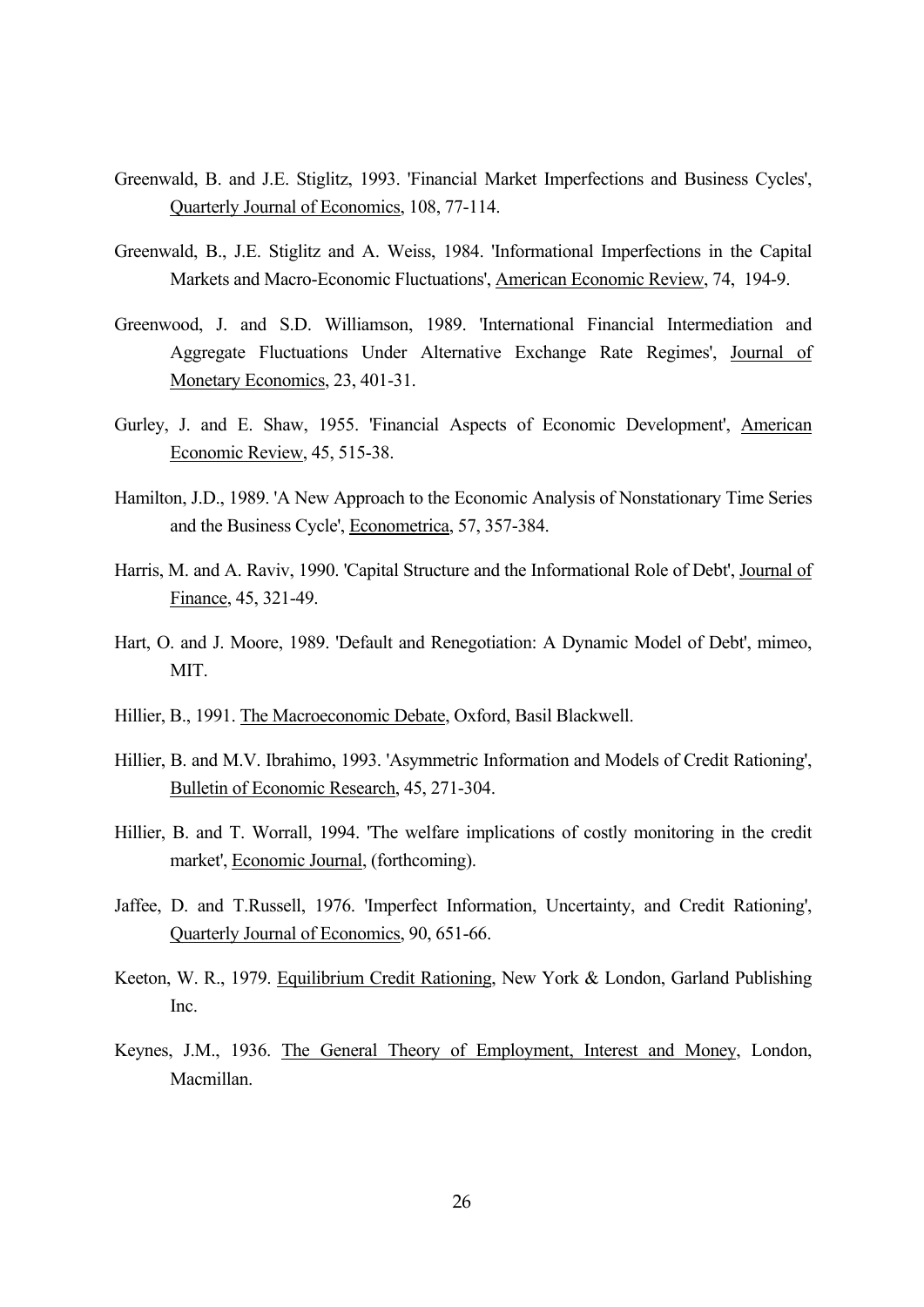Kiyotaki, N., and J. Moore, 1993. 'Credit Cycles', mimeo, LSE.

- Mankiw, N.G., 1989. 'Real Business Cycles: A New Keynesian Perspective', Journal of Economic Perspectives, 3, 79-90.
- Mishkin, F., 1978. 'The Household Balance Sheet and the Great Depression', Journal of Economic History, 38, 918-37.
- Myers, S.C., and N.S. Majluf, 1984. 'Corporate Financing and Investment Decisions when Firms Have Information that Investors Do Not Have', Journal of Financial Economics, 13, 187- 221.
- Neftci, S.N., 1984. 'Are Economic Time Series Asymmetric over the Business Cycle?', Journal of Political Economy, 92, 307-28.
- Rosa, R.V., 1951. 'Interest Rates and the Central Bank', Money, Trade and Economic Growth: Essays in Honour of John H. Williams, New-York, Macmillan.
- Samuelson, P.A., 1958. 'An Exact Consumption-Loan Model of Interest With or Without the Social Contrivance of Money', Journal of Political Economy, 66, 467-82.
- Scheinkman, J.A., and L. Weiss, 1986. 'Borrowing Constraints and Aggregate Economic Activity', Econometrica, 54, 23-45.
- Stiglitz, J.E., 1988. 'Money, Credit, and Business Fluctuations', Economic Record, 64, 307-322.
- Stiglitz, J.E., 1992. 'Capital Markets and Economic Fluctuations in Capitalist Economies', European Economic Review, 36, 269-306.
- Stiglitz, J.E. and A. Weiss, 1981. 'Credit Rationing in Markets with Imperfect Information', American Economic Review, 71, 393-410.
- Townsend, R.M., 1979. 'Optimal Contracts and Competitive Markets with Costly State Verification', Journal of Economic Theory, 21, 265-93.
- Williamson, S.D., 1986. 'Costly Monitoring, Financial Intermediation, and Equilibrium Credit Rationing', Journal of Monetary Economics, 18, 159-79.
- Williamson, S.D., 1987. 'Financial Intermediation, Business Failures, and Real Business Cycles', Journal of Political Economy, 95, 1196-1216.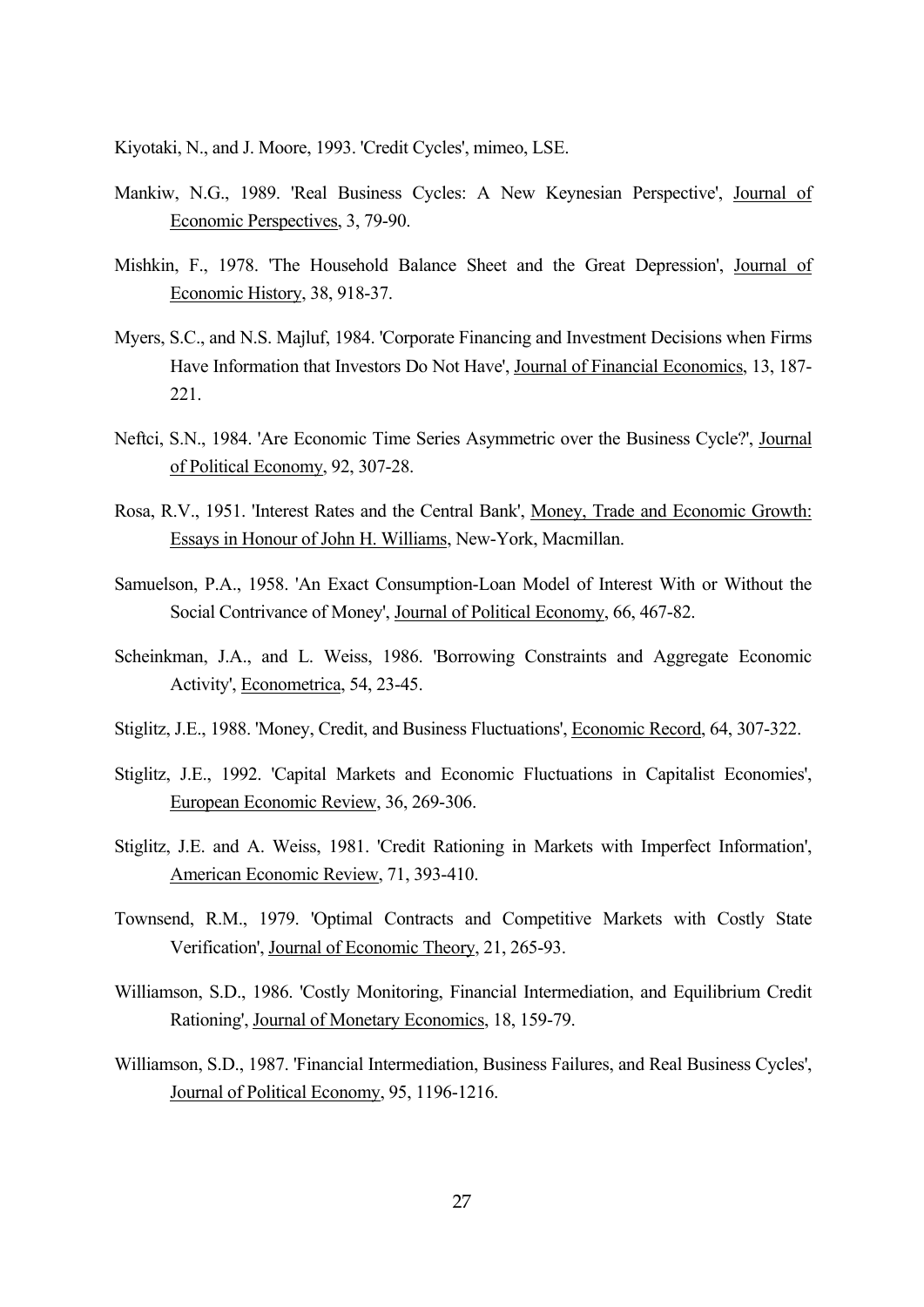

Figure 1a: Lender's return function

Figure 1b: Repayment function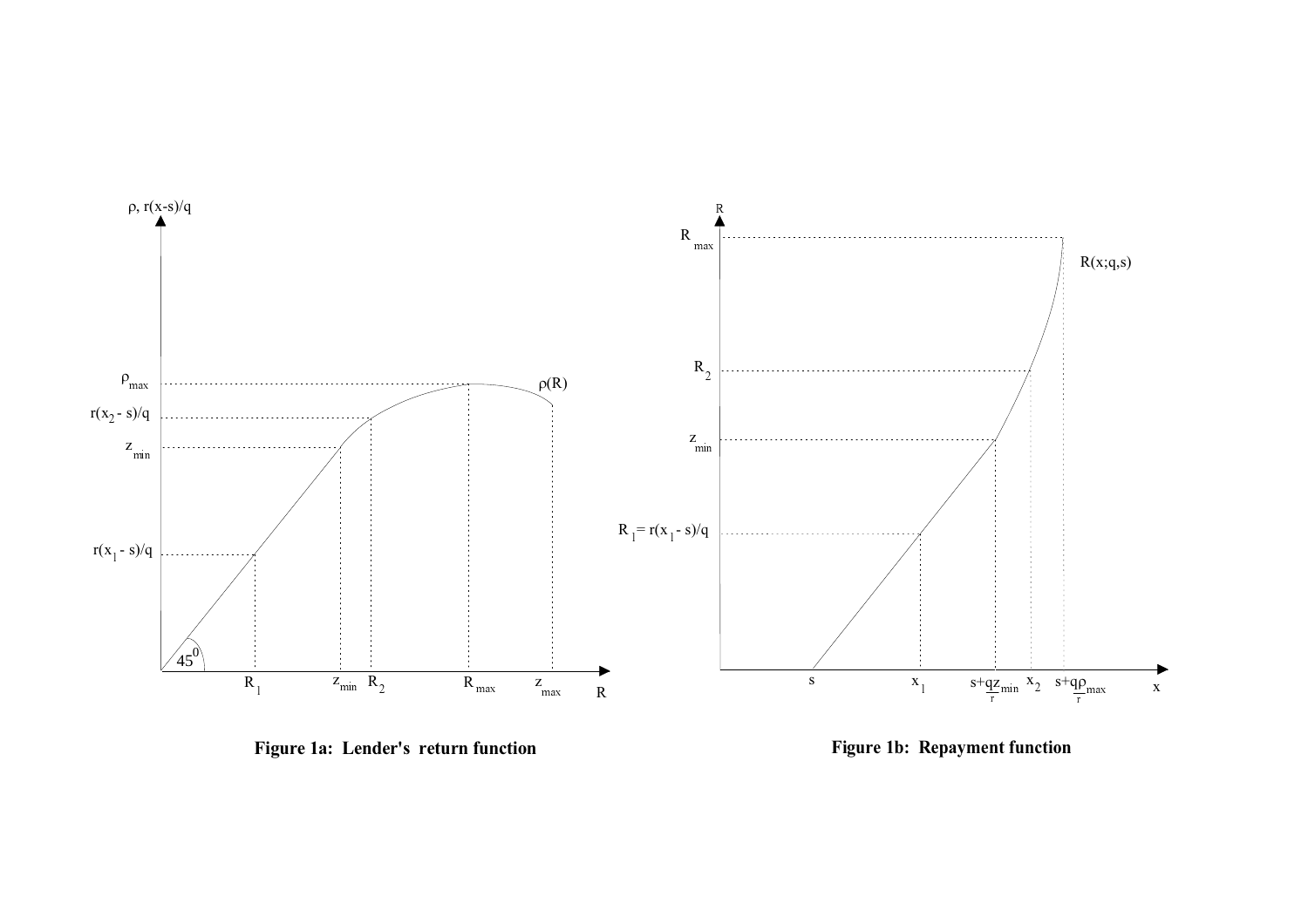

Figure 3a: The effect of an increase in s:  $s_1 > s_2$ 

Figure 3a: The effect of an increase in q:  $q_1$  >  $q_2$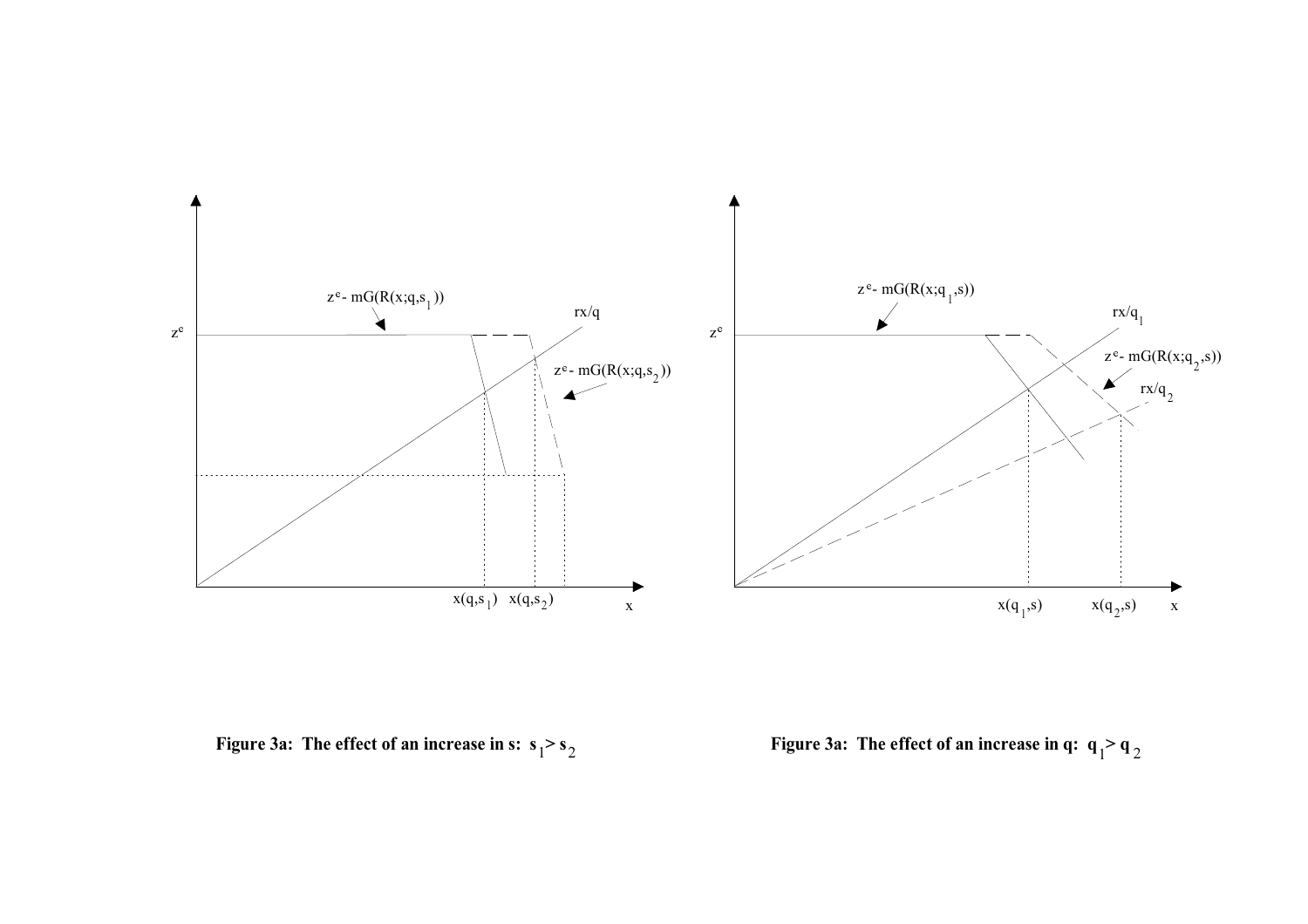

Figure 2a: No Montoring

**Figure 2b: Monitoring** 

**Figure 2c: Monitoring<br>and Credit Rationing**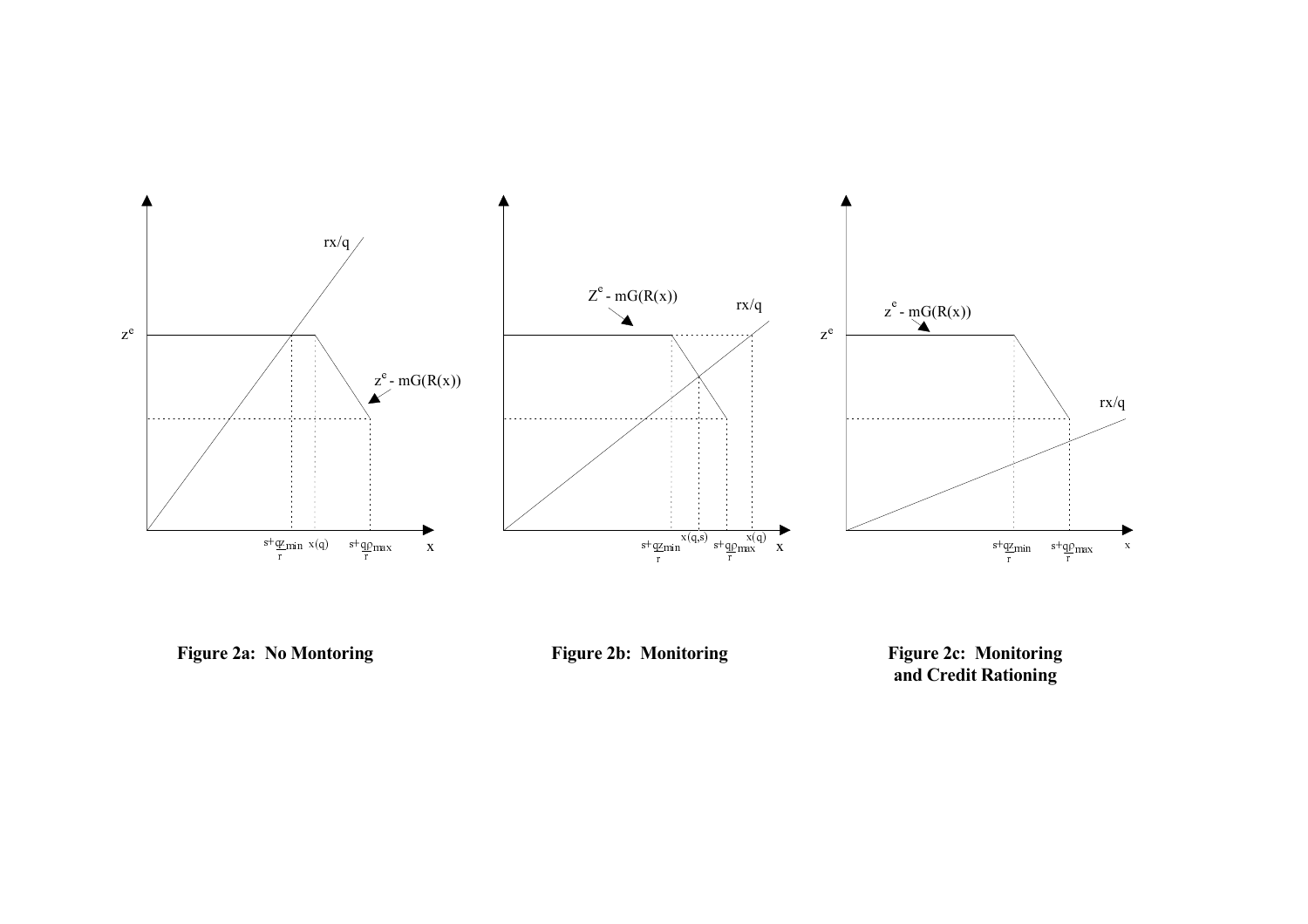

Figure 4: Capital market equilibrium:  $s^* > s_1 > s_2$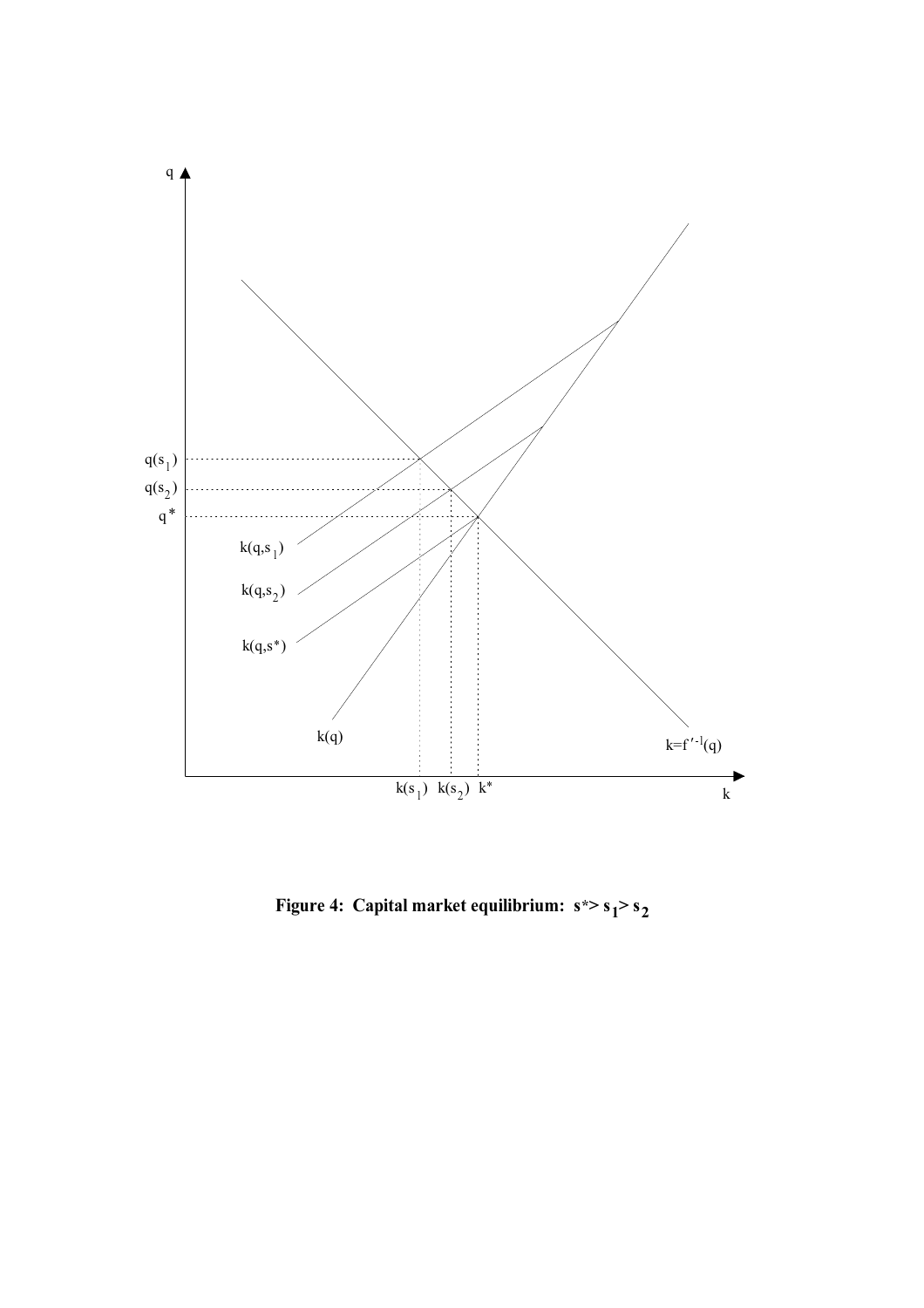![](_page_33_Figure_0.jpeg)

Figure 5a - unique full investment equilibrium

![](_page_33_Figure_2.jpeg)

Figure 5c - multiple under-investment equilibria

![](_page_33_Figure_4.jpeg)

Figure 5b - unique under-investment equilibrium

![](_page_33_Figure_6.jpeg)

Figure 5d - multiple mixed equilibria